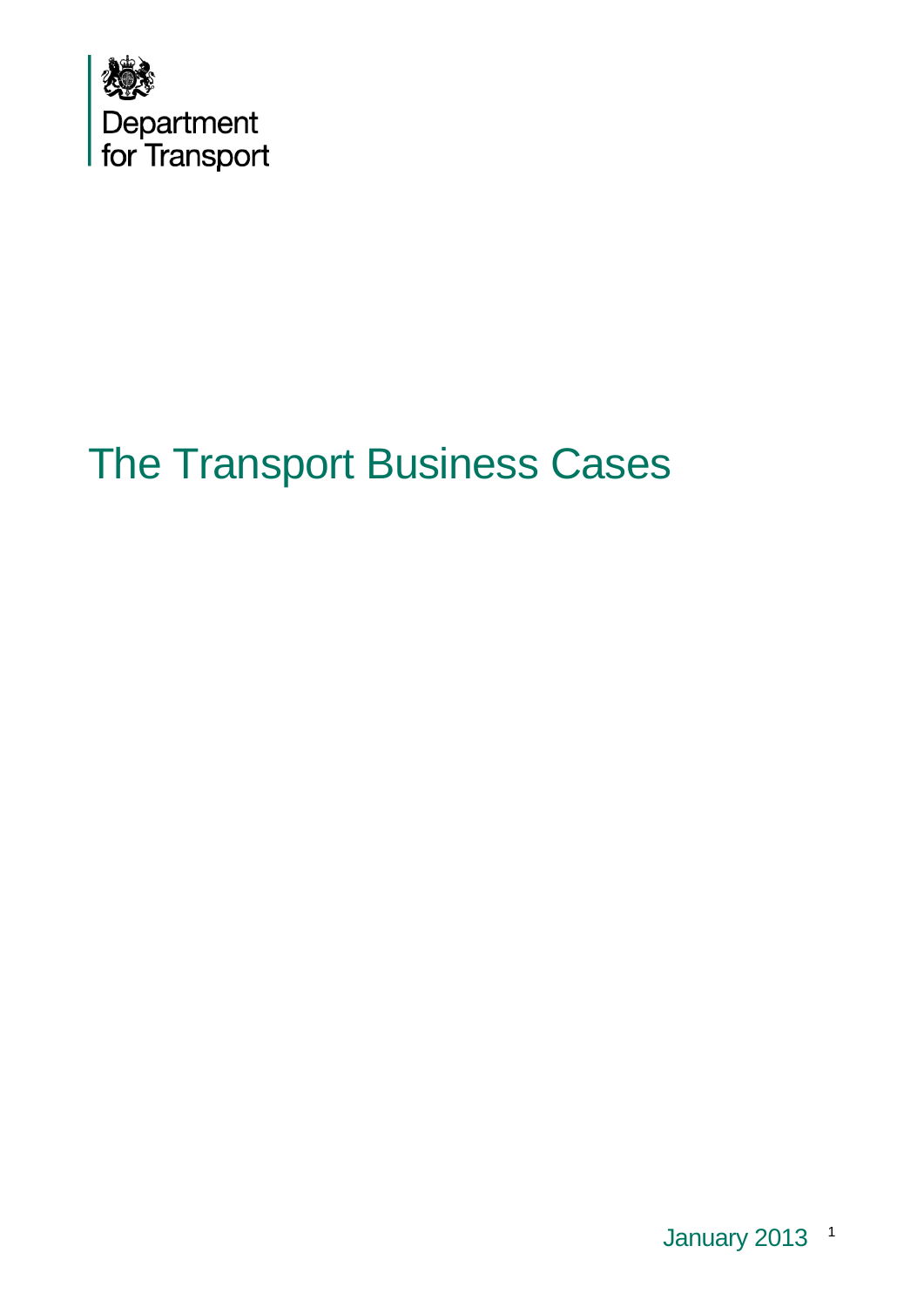# **Contents**

| 1 <sub>1</sub> |  |
|----------------|--|
| 2.             |  |
| 3.             |  |
| $\mathbf{4}$   |  |
| 5 <sub>1</sub> |  |
| 6.             |  |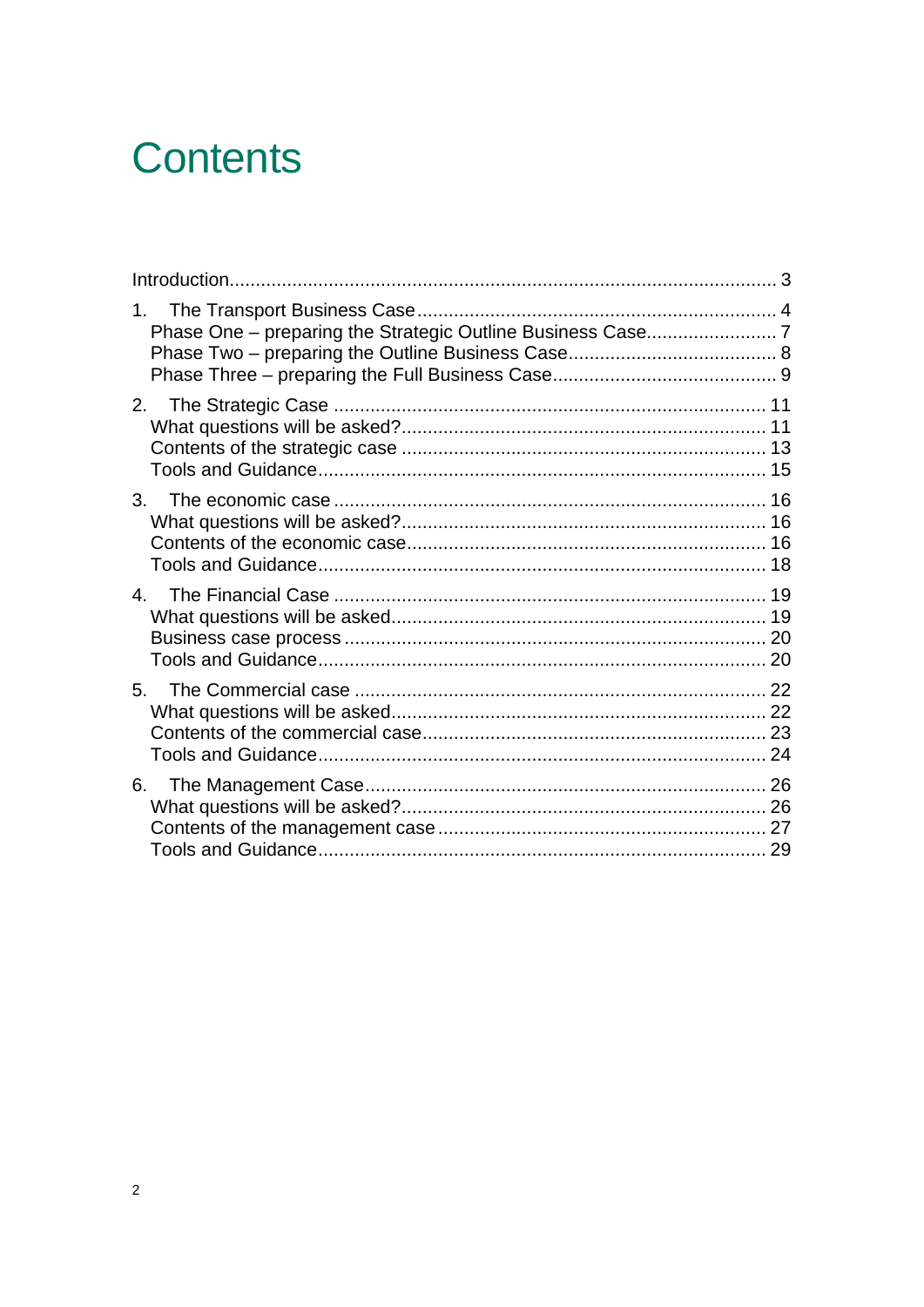# <span id="page-2-0"></span>**Introduction**

- 1 This document is part of the Department for Transport's commitment to being open and transparent. It provides a description of the approach followed by the Department and its ministers when making major investment decisions. It is intended to inform those with a general interest, as well as those who are involved in developing proposals for investment and who wish to understand better the underlying decision making process. It also provides the best practice model for small scale investments.
- 2 Business cases for different modes of transport or funding streams have their own particular set of circumstances and demands for detail which can make the underlying process of decision making opaque. To ensure ministers receive the right information on which to draw their conclusions, all investment decisions are required to follow the same high-level process. This allows for objective comparisons of proposals for investment within and between projects and modes.

#### **Purpose of this document**

- 3 This document provides a clear explanation of the:
	- staged approach to major investment decisions, (in line with Treasury's recommended five case model – see below);
	- evidence developed by the Department and its partners for consideration by ministers to enable them to make informed and balanced decisions; and
	- tools, templates and sources of further guidance available.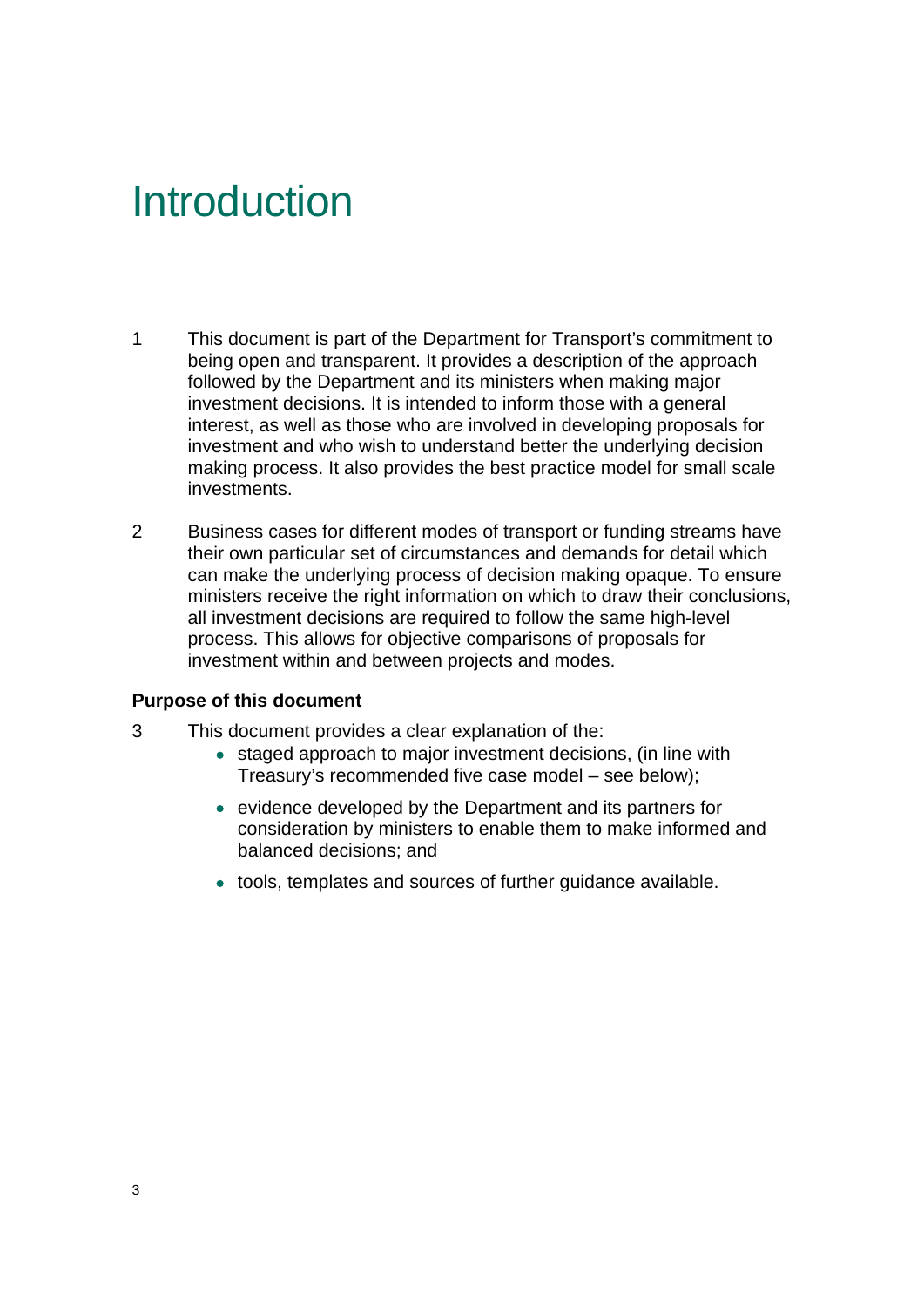# <span id="page-3-0"></span>1. The Transport Business Case

- **1.1** Ministers take decisions on investment in support of their objectives for transport and are informed by evidence set out in a business case. Business cases are developed in line with Treasury's advice on evidence-based decision making set out in the Green Book and use its best practice five case model approach.
- **1.2** This approach shows whether schemes:
	- are supported by a robust **case for change** that fits with wider public policy objectives – the 'strategic case';
	- demonstrate **value for money** the 'economic case';
	- are **commercially viable** the 'commercial case';
	- are **financially affordable** the 'financial case'; and
	- are **achievable** the 'management case'.
- **1.3** Ministers take into account the evidence in all five cases when making a decision. Guidance that sets out the detailed questions asked in each case is set out later in this document.
- **1.4** The degree of detail contained within the business case may vary depending on the level of investment or risk proposed to ensure that the appraisal process is proportionate.

#### **The evidence framework**

- **1.5** The Department provides tools and guidance to produce the evidence required for each of the five cases. These tools and guidance ensure that the evidence produced is robust and consistent.
- **1.6** WebTAG is the Department's website for guidance on the conduct of transport studies. The guidance includes or provides links to advice on how to:
	- set objectives and identify problems:
	- **•** develop potential solutions;
	- create a transport model for the appraisal of the alternative solutions; and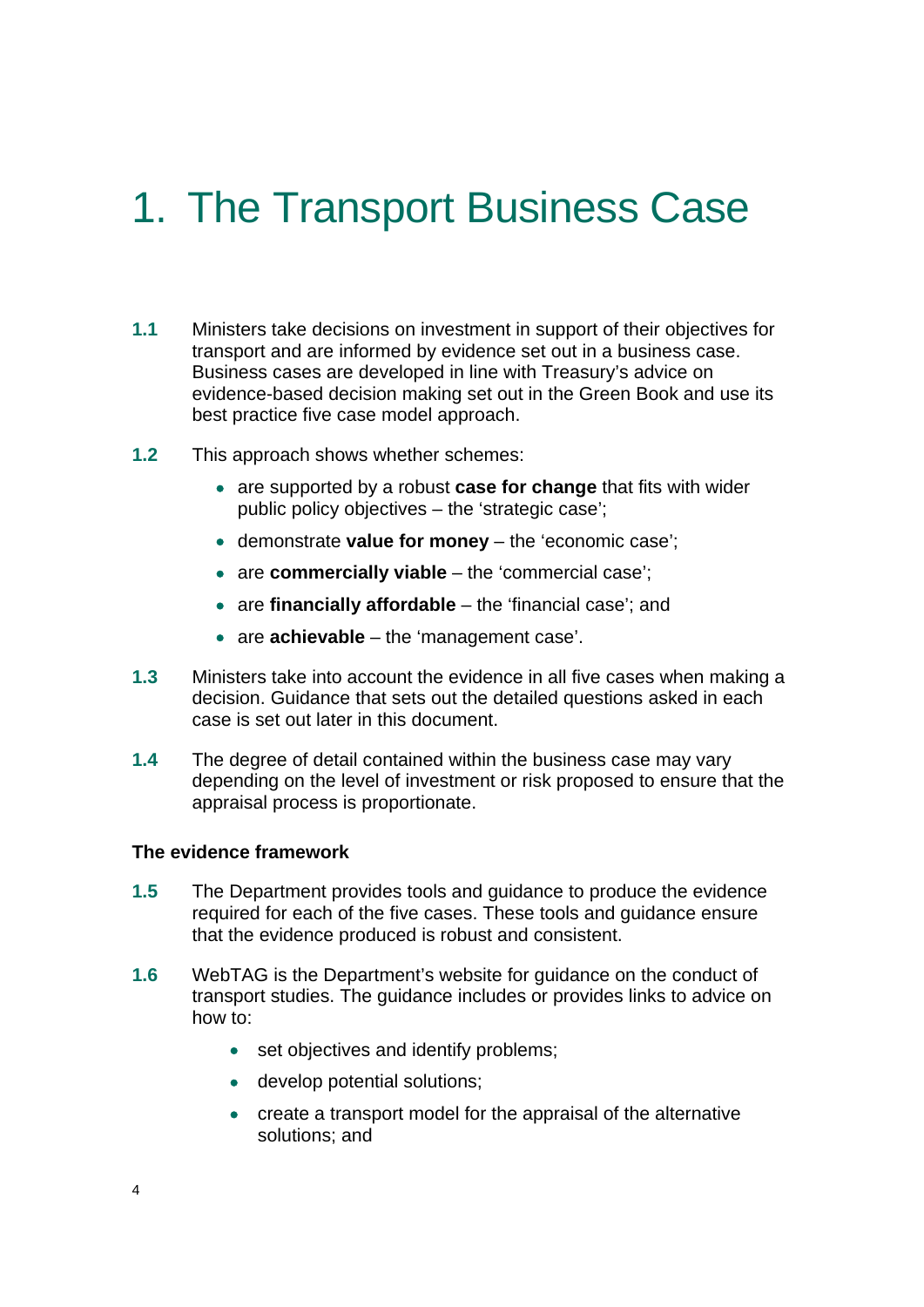- conduct an appraisal which meets the Department's requirements.
- **1.7** Other tools and guidance or links to them can be found on the Department's website [\(www.gov.uk/dft\)](http://www.gov.uk/dft)
- **1.8** Figure 1.1 illustrates how the sources of evidence can feed into the business case. The shaded areas with ticks indicate where it is likely that a source of evidence will be able to contribute to each part of the business case. For example, outputs from the Appraisal Summary Table will be able to inform the strategic, economic, financial and commercial cases, and the management case is likely to be informed by a number of sources, such as the Gateway Review process, or the Highways Agency's Project Control Framework

**Figure 1.1 - Tools and guidance[1](#page-4-0) produce evidence that can be used to answer questions posed by each case[2](#page-4-1) .** 

|                              |                                   | Analyses & Study outputs                                                        | Development of evidence for business case |                         |                          |                           |                           |
|------------------------------|-----------------------------------|---------------------------------------------------------------------------------|-------------------------------------------|-------------------------|--------------------------|---------------------------|---------------------------|
|                              |                                   |                                                                                 | <b>Strategic</b><br>case                  | <b>Economic</b><br>case | <b>Financial</b><br>case | <b>Management</b><br>case | <b>Commercial</b><br>case |
|                              |                                   | Outputs from EAST                                                               |                                           | ✓                       | ✓                        |                           |                           |
|                              | Stage 1:<br>Option<br>development | <b>Options Assessment Report</b>                                                |                                           | $\checkmark$            | ◆                        |                           |                           |
|                              |                                   | Appraisal Specification Report                                                  |                                           |                         |                          |                           |                           |
|                              |                                   | Appraisal Summary Table                                                         |                                           | ✓                       | ✓                        |                           |                           |
|                              |                                   | Transport Economic Efficiency table                                             |                                           | ✓                       |                          |                           |                           |
|                              |                                   | Public Accounts                                                                 |                                           | $\checkmark$            | ✓                        |                           |                           |
|                              | Stage 2:                          | Analysis of Monetised Costs and Benefits                                        |                                           | $\checkmark$            |                          |                           |                           |
| Guidance available in WebTAG | <b>Further</b><br>Appraisal       | Greenhouse gas worksheet                                                        |                                           | $\checkmark$            |                          |                           |                           |
|                              |                                   | Noise worksheet                                                                 |                                           | $\checkmark$            |                          |                           |                           |
|                              |                                   | Air quality worksheet                                                           |                                           | $\checkmark$            |                          |                           |                           |
|                              |                                   | Social and Distributional Impact matrix worksheet                               |                                           | ✓                       |                          |                           |                           |
|                              |                                   | Social Research evidence, guidance and tools (to understand and assess          |                                           |                         |                          |                           |                           |
|                              |                                   | the needs, attitudes and behaviours of the target and/or affected population)   |                                           |                         |                          |                           |                           |
|                              |                                   | <b>Carbon Tool for Local Authorities</b>                                        |                                           | $\checkmark$            |                          |                           |                           |
|                              |                                   | Value for Money guidance                                                        |                                           | $\checkmark$            |                          |                           |                           |
|                              |                                   | Advice on Public Private Partnership (PPP) and Private Finance Initiative (PFI) |                                           |                         |                          |                           | ✓                         |
|                              |                                   | DfT's Evaluation guidance including evaluation plans and benefits realisation   |                                           |                         |                          | ✓                         |                           |
| Other guidance & tools       |                                   | Efficiency & Reform Group Gateway Review Guidance                               |                                           |                         |                          | ✓                         |                           |
|                              |                                   | Network Rail's management & control process for enhancements (GRIP)             |                                           | ✓                       | ✓                        | ✓                         |                           |
|                              |                                   | Highway Agency's project control framework (PCF)                                |                                           |                         |                          |                           |                           |

<sup>1</sup>  $1$  This diagram is for illustrative purpose only. Not all of these tools and guidance will be relevant for all

<span id="page-4-1"></span><span id="page-4-0"></span>proposals, which will vary by mode and investment framework.<br><sup>2</sup> The assessments produced in the supporting worksheets in stage 2: further appraisal are summarised in the Appraisal Summary Table. Although these assessments are used mainly in the economic case, they may also be used to support the other cases e.g. information on revenue impact in the transport economic efficiency table can be used in the commercial case.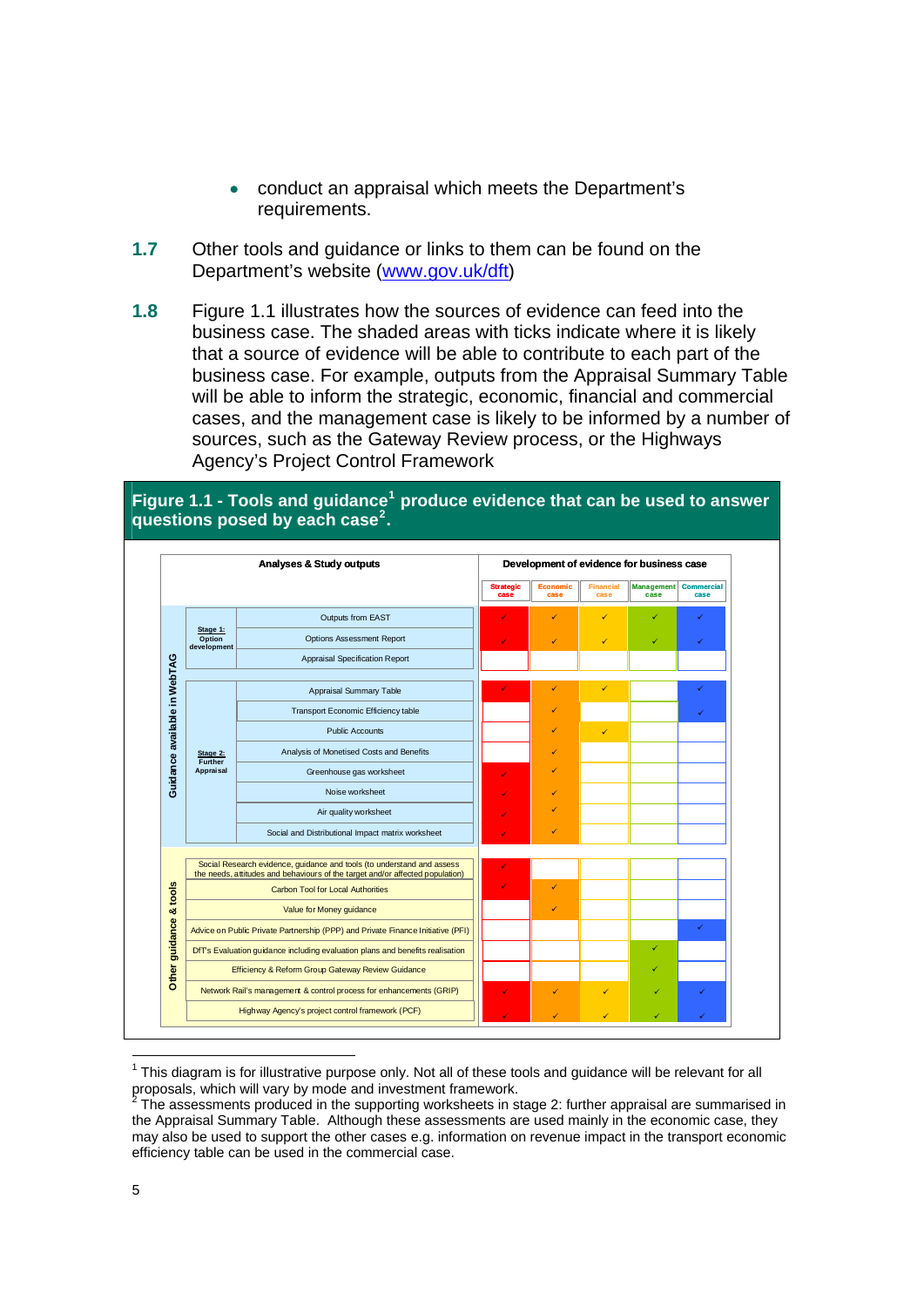#### **The decision making process**

**1.9** The decision making process takes place in three phases (smaller or straightforward investments may require fewer phases) as shown in Figure 1.2.



- **1.10** Each business case builds upon the last: evidence is reviewed to ensure that it remains up to date, accurate and relevant. Throughout the process the Department's centres of expertise (e.g. finance, procurement, economists) provide advice and scrutiny.
- **1.11** The process is flexible to ensure that the time and resources invested in making a decision are proportionate to the size of the investment or intervention. The approach should be tailored to suit the individual project, reflecting the particular investment approach or modal area e.g. roads, rail, etc. The minimum process required for investments is presented here. It underlies (rather than supersedes) any additional appraisal and approval processes.
- **1.12** The level of investment and risk involved with the proposal also determines the governance arrangements. Investment committees within the Department will scrutinise proposals, where spending is below the delegated limits set by Treasury, before making recommendations to ministers. Spending outside those limits will also require Treasury approval and may be subject to assurance by the Major Projects Authority. This may include scrutiny by the Major Projects Review Group, depending on the level of risk and Treasury concern. Other projects may also be subject to gateway reviews, a peer review process which provides an external challenge to the robustness of the plans and processes.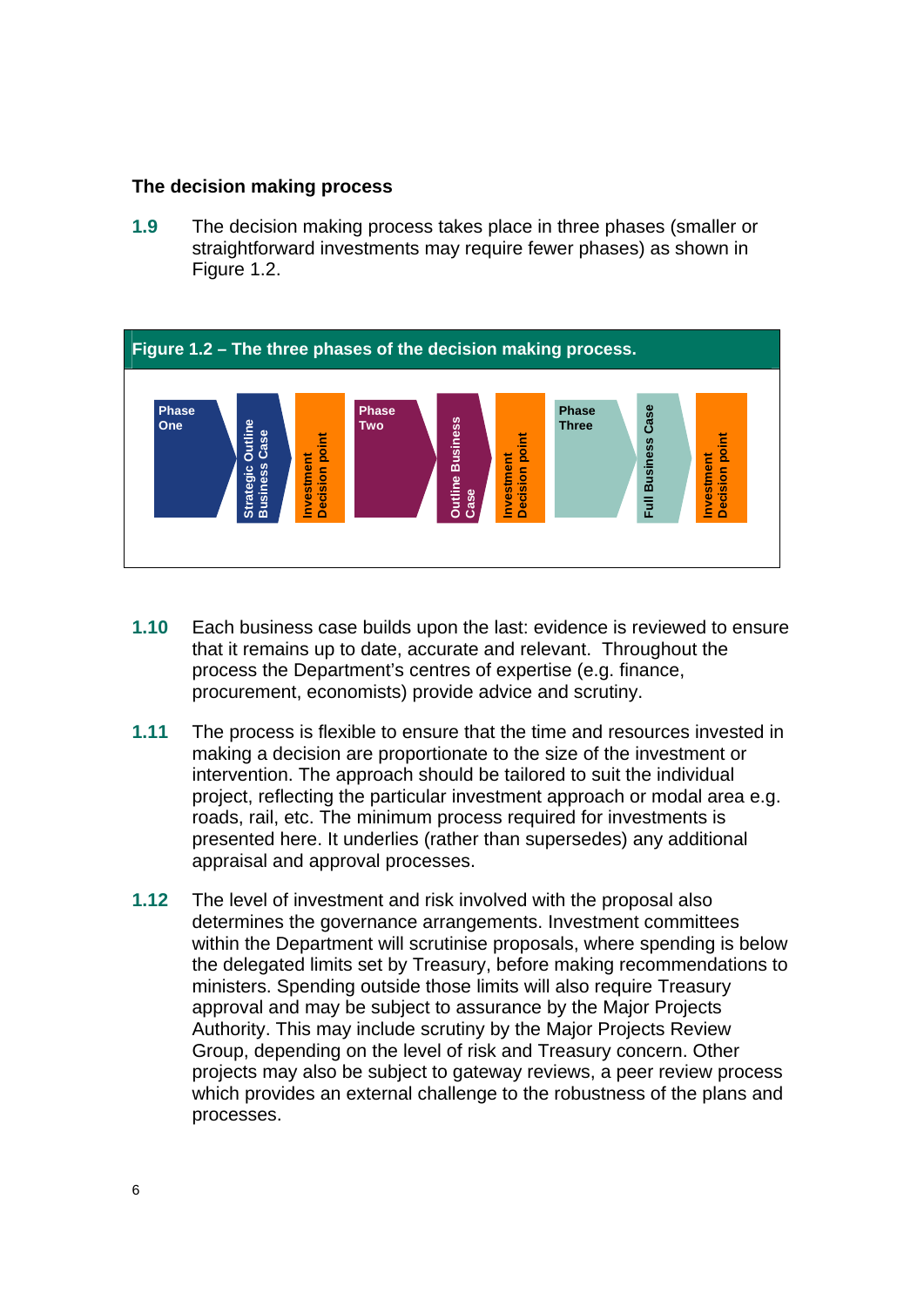#### **Identification of the problem and the potential for intervention**

- **1.13** Prior to the development of specific proposals, the Department (and/or its partners) will first identify what problem needs to be solved and establish whether there is a need for investment (or intervention). A range of options will then be developed and an initial assessment will be carried out. The Early Assessment and Sifting Tool (EAST) can aid this process. EAST and guidance on using it can be found on the Department's website [\(www.gov.uk/dft\)](http://www.gov.uk/dft).
- **1.14** If the investment or intervention involves the commissioning of a service, consideration of the economic, environmental and social benefits of the possible approaches to procurement must be given. Consideration should also be given on the need for consultation on these issues.
- **1.15** For major initiatives, consideration should be given to whether a Starting Gate review is required. This is an independent peer review which takes place at the policy formulation phase, before a major project is initiated.

## <span id="page-6-0"></span>Phase One – preparing the Strategic Outline Business Case



**1.16** Once the need for intervention has been established and a range of options developed, proposals enter Phase One, which culminates in the Strategic Outline Case. This sets out the need for intervention (the case for change) and how this will further ministers' aims and objectives (the strategic fit). It provides suggested or preferred ways forward and presents the evidence for decision. An investment committee will make recommendations to ministers who will then decide whether to provide the initial agreement to proceed with the scheme.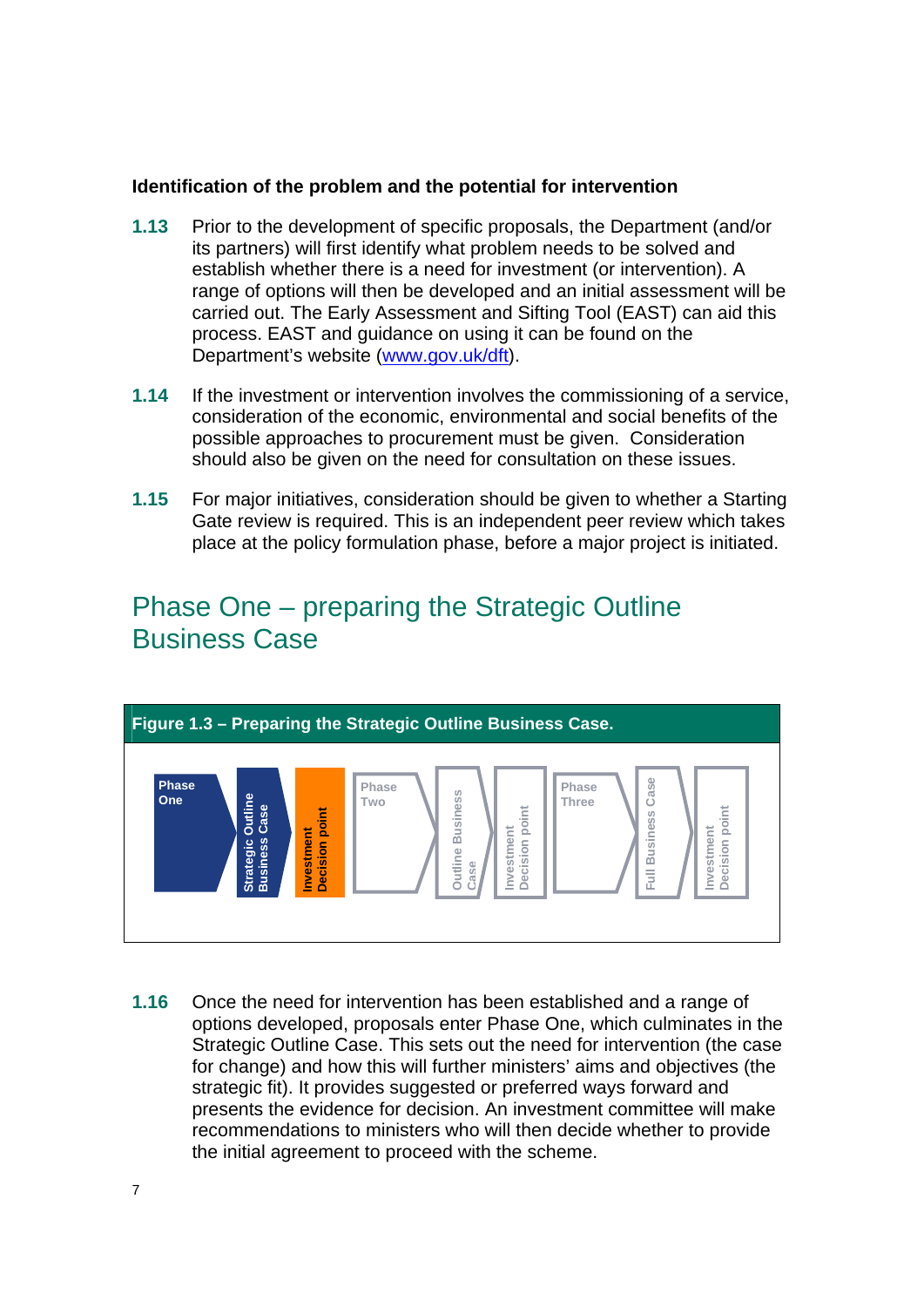- **1.17** The purpose of the Strategic Outline Case is to:
	- define the scope of the project/programme and its outputs and benefits;
	- make the case for change;
	- confirm the strategic fit with the Departmental business plan and wider Government objectives;
	- state the assumptions made;
	- set out how achievements will be measured;
	- outline options, including innovative options, to tackle the problem and carry out initial sift of options;
	- consider and confirm that a robust project governance structure is in place and that the project is affordable;
	- outline the sequence in which the project and benefits will be delivered;
	- identify and analyse its stakeholders; and
	- confirm the assurance arrangements.

## Phase Two – preparing the Outline Business Case

<span id="page-7-0"></span>

**1.18** Phase One establishes the strategic case and secures initial approval to proceed. Phase Two reconfirms these conclusions but concentrates on detailed assessment of the options to find the best solution. Full economic and financial appraisals take place during this phase (building up the economic and financial cases), a preferred option is selected and, where relevant, preparations are made for the potential contract through the development of the commercial case. The arrangements required to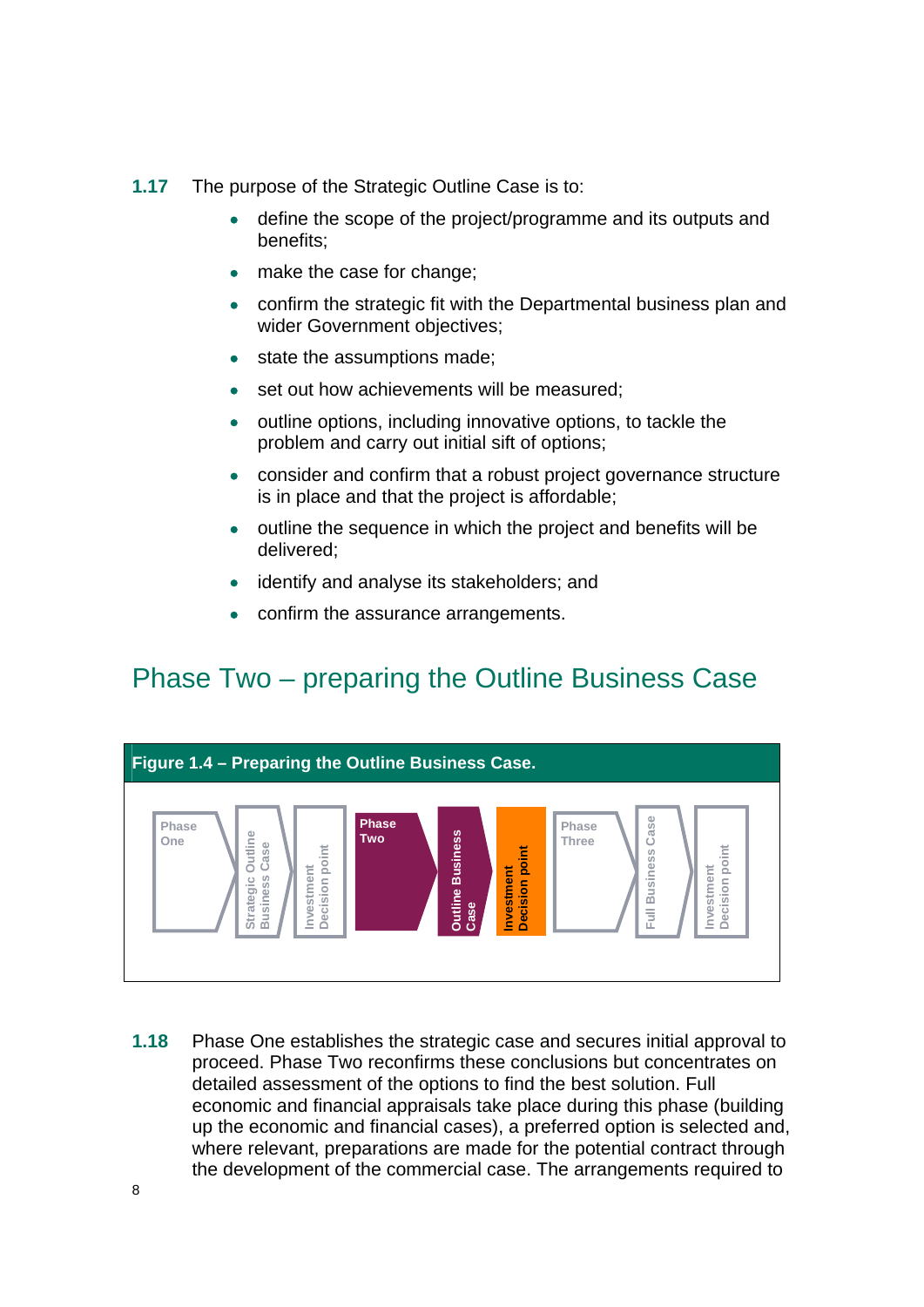ensure successful delivery are set out in the management case. These details are presented in the Outline Business Case. An investment committee will make recommendations to ministers who will then decide whether the project will move onto the next phase.

- **1.19** In summary, the Outline Business Case:
	- is used continually to align the progress of the project towards achieving ministers' objectives;
	- confirms the strategic fit and the case for change;
	- sets out a detailed assessment of the options to find the preferred solution;
	- refines the investment/intervention proposal; and
	- provides details of the project's overall balance of benefits and costs against objectives.

## Phase Three – preparing the Full Business Case

<span id="page-8-0"></span>

- **1.20** The culmination of the final phase is the Full Business Case. An investment committee will consider the Full Business Case then make a recommendation to ministers. Ministers will decide whether a proposal should proceed to implementation
- **1.21** The Full Business Case should:
	- provides details of the project's overall balance of benefits and costs against objectives and set out plans for monitoring and evaluating these benefits when required;
	- confirm the strategic fit and the case for change;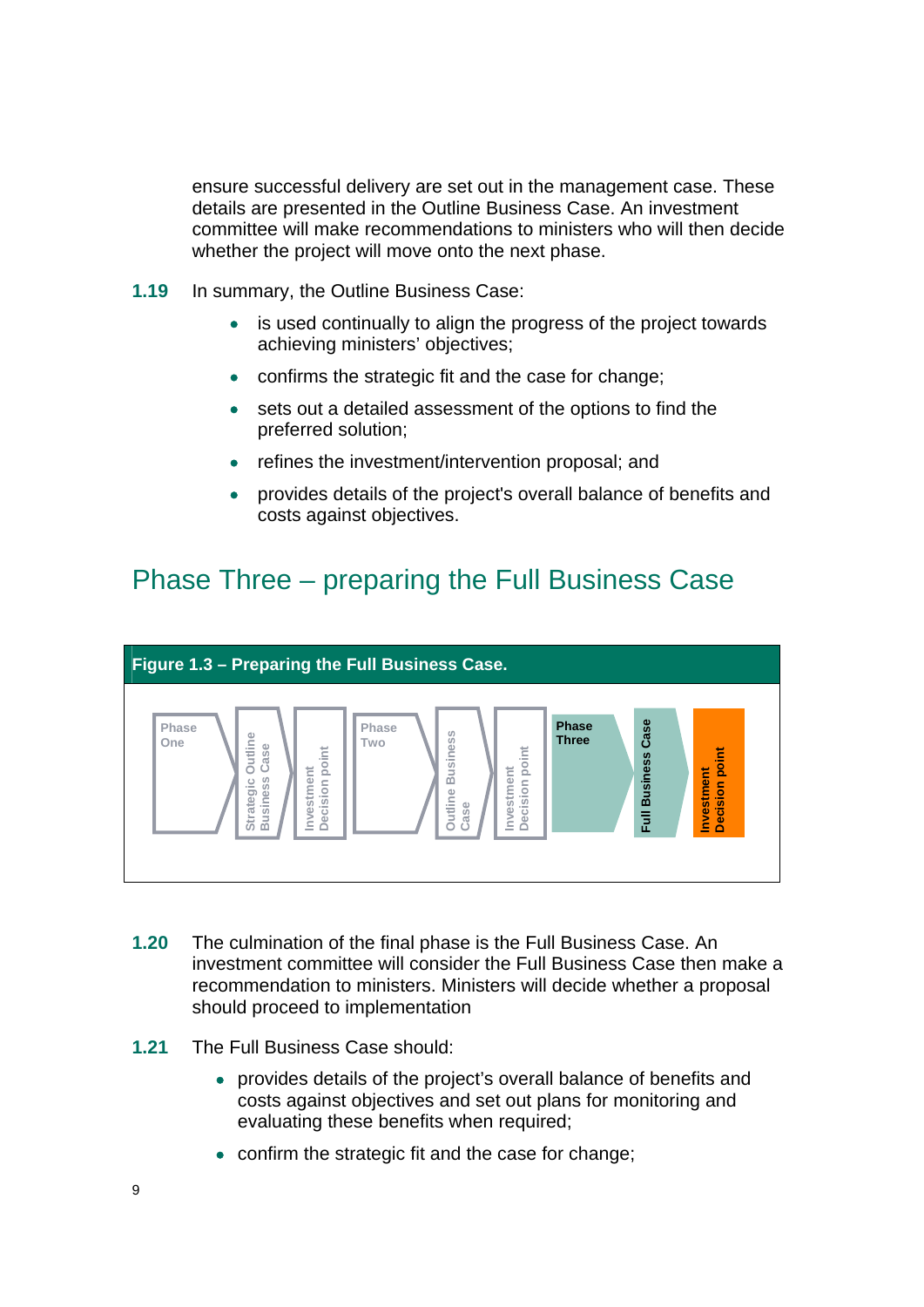- provide the business and financial rationale for the project;
- detail the proposed contract management resourcing, processes and benefit realisation plans;
- show how the return would justify the overall investment of time and money; and
- continue to be used to align the progress of the project towards achieving business objectives.

#### **Further information**

- **1.22** Detailed guidance for each of the five cases that make up the business case is included in this document. Additional tools and guidance are available on the Department's website ([www.gov.uk/dft](http://www.gov.uk/dft)).
- **1.23** For staff in the Department, further guidance is available on the Department's intranet, including contact information for colleagues who can guide you through the process of producing a business case and discuss your specific requirements.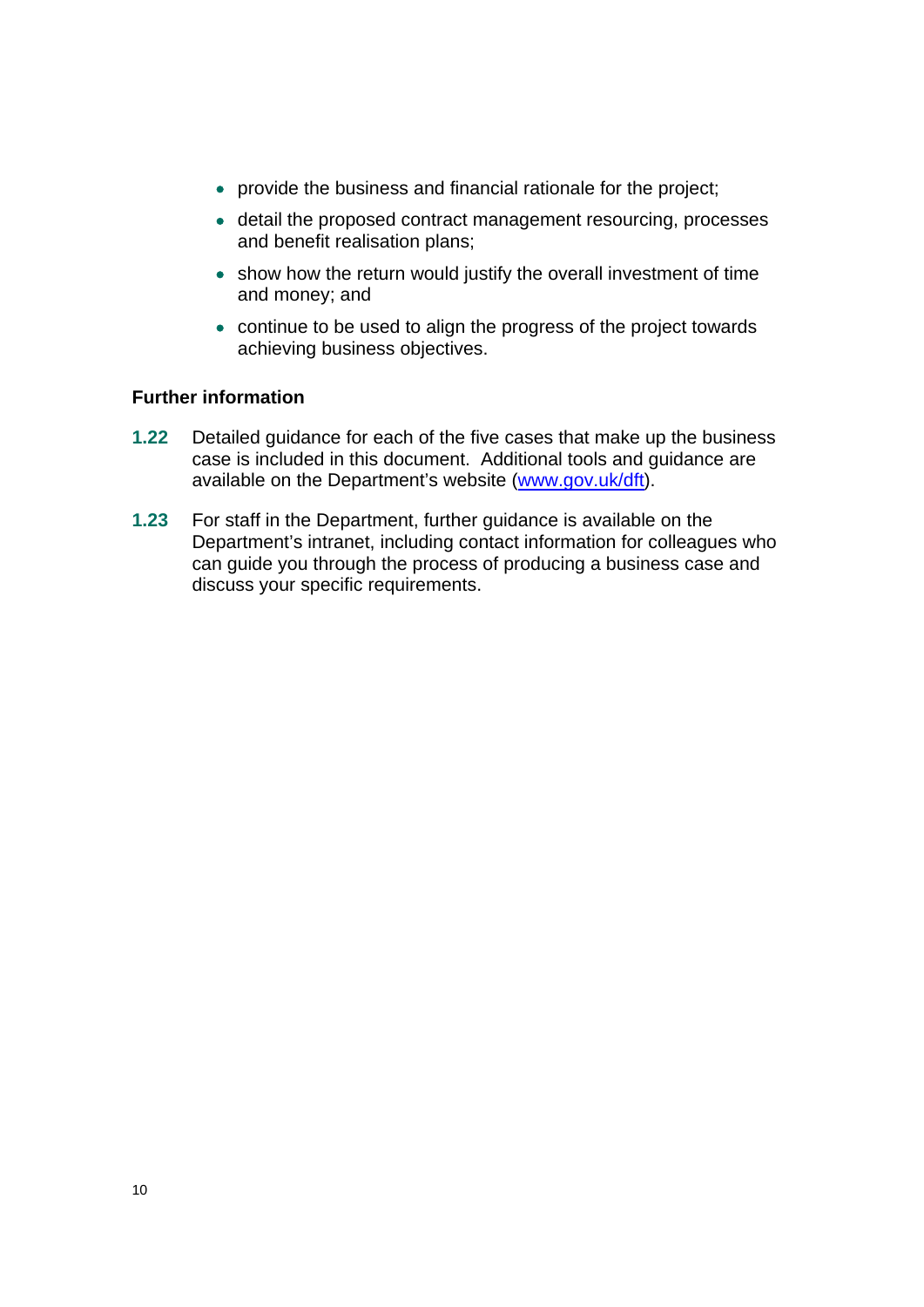# <span id="page-10-0"></span>2. The Strategic Case

- **2.1** The strategic case determines whether or not an investment is needed, either now or in the future. It should demonstrate the case for change – that is, a clear rationale for making the investment; and strategic fit, how an investment will further the aims and objectives of the organisation. The strategic case provides the greatest emphasis for going ahead with a project at an early stage, and should provide a shortlist of options at the *strategic outline business case* stage.
- **2.2** More specifically, the strategic case should specify the business need for a project. What need will be met by the project and why it is needed now? This should be put into context by examining existing arrangements and be used to draw up a series of investment aims. The investment aims then need to be assessed against what the organisation (and wider Government) wants to achieve as a whole. Determining the case for change and strategic fit should be an iterative process as a business case develops, and always supported by robust evidence, such as identifying key risks and constraints. Consulting main stakeholder groups is an important step in identifying aims.

### <span id="page-10-1"></span>What questions will be asked?

- **2.3** The strategic case will contribute towards the overall business case presented for consideration by ministers. Prior to this more detailed evidence will be scrutinised by the relevant investment committee alongside the wider business case.
- **2.4** Consideration of the strategic case by an investment committee is likely to include a comparison with other similar interventions that address the same problems to those identified in the business case. The strategic case should aim to identify the relative merits and drawbacks of a scheme. The questions likely to be asked by an investment committee include:
	- What is/are the identified problem(s), with timescales and the key drivers? What would happen if the scheme didn't go ahead?
	- Who are the target and/or affected population(s) and what is known about their needs, current behaviours and attitudes?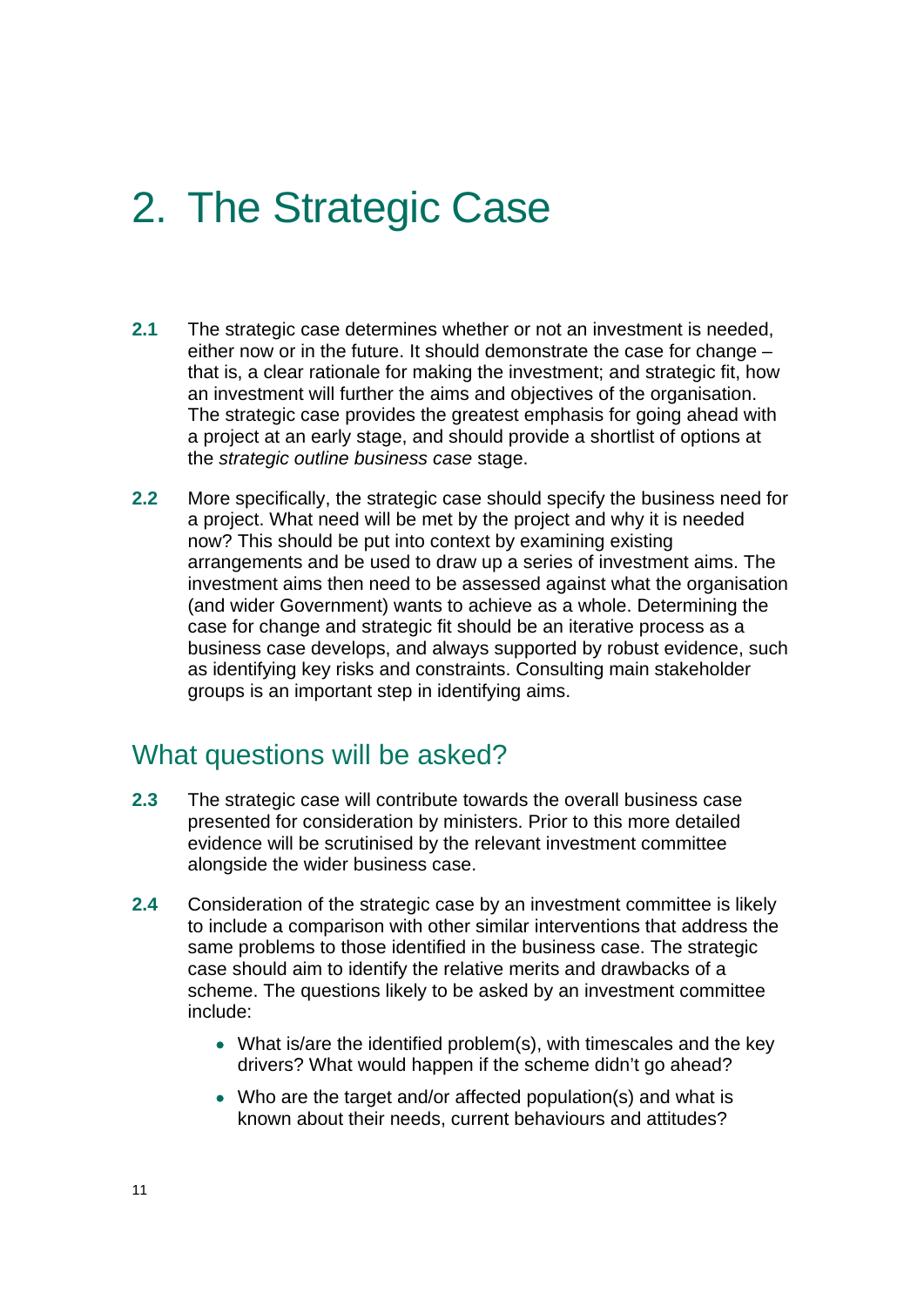- What are the existing arrangements for the provision of services? Can they be better utilised, or are more fundamental changes required? What are the constraints?
- Why is the scheme needed now?
- What are the aims of the proposed scheme, and how do they address all the problems identified?
- How does the proposed scheme draw on evidence about what has worked in the past and/or understanding of existing and potential barriers to behaviour change?
- What are the attitudes of key groups (e.g. the general public, residents, businesses and wider stakeholders) to the proposed scheme and how have those attitudes informed the strategic plan?
- Are there any internal or external business drivers that support the scheme, or pressures that make it necessary to act?
- What was the process for generating and shortlisting options?
- What is the scope of the project?
- What are the constraints and dependencies, in light of other programmes and projects which are underway?
- What are the high-level strategic and operational benefits envisaged? How do they link to the objectives of the scheme?
- What are the main risks to the business in taking the project forward?
- What are the organisation's main aims, and how does the project fit within this?
- How does the scheme contribute to key objectives, including wider transport and government objectives?
- Are there any other objectives, such as local, regional or network objectives that the scheme might contribute to?
- What is the overall level of impact in combination with other connected schemes?
- What will constitute success for the project, and how will it be measured? Is there a clear logic model for how the outcomes will be achieved? What wider impacts will the project have?
- Was a Starting Gate review undertaken before the decision was taken to proceed with the project or programme? A Starting Gate review is good practice for all emerging major initiatives and is mandatory for all projects requiring Treasury financial approval.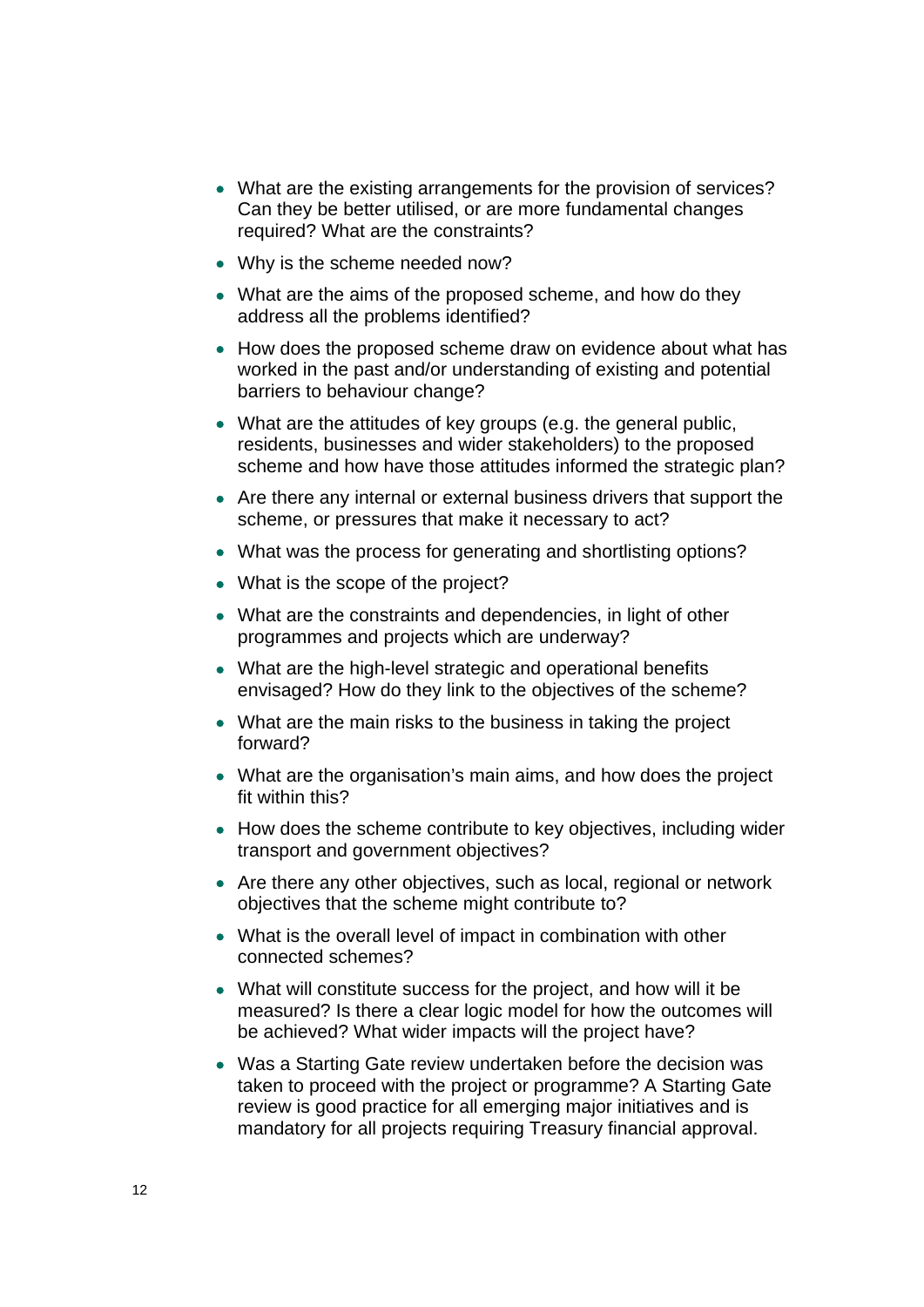• If this is a major project or programme, is there an integrated assurance plan in place as required by the Major Projects Authority?

### <span id="page-12-0"></span>Contents of the strategic case

- **2.5** The following elements make up the minimum requirement for the strategic case. These should be easily identifiable in the business case in order to demonstrate that they have been covered.
- **2.6** The table below sets out how and when these minimum requirements should be outlined (initial findings), completed (a full assessment) and updated (past information is verified and new information incorporated) for each iteration of the business case. Blank/no colour indicates 'optional' where evidence should be provided if relevant.

| Table 2.1 - Contents of the Strategic Case |                                                                                                                                                                                                                                              |                                        |                |             |  |
|--------------------------------------------|----------------------------------------------------------------------------------------------------------------------------------------------------------------------------------------------------------------------------------------------|----------------------------------------|----------------|-------------|--|
| issue                                      | description                                                                                                                                                                                                                                  | <b>Strategi</b><br>C<br><b>Outline</b> | <b>Outline</b> | <b>Full</b> |  |
| <b>Business</b><br>strategy                | Provide the context for the<br>business case by describing the<br>strategic aims and responsibilities<br>of the organisation responsible for<br>the proposal e.g. the Department,<br>Highways Agency, Local Authority,<br>Network Rail, etc. | C                                      | $\cup$         | $\cup$      |  |
| Problem<br>identified                      | Describe the problem identified.<br>What is the evidence base<br>underpinning this? Is there<br>justification for Government<br>intervention?                                                                                                | $\mathsf C$                            | $\cup$         | U           |  |
| Impact of not<br>changing                  | What is the impact of not<br>changing?                                                                                                                                                                                                       | C                                      | U              | $\cup$      |  |
| Internal<br>drivers for<br>change          | What is driving the need to change<br>e.g. improved technology, new<br>business/service development as<br>result of policy?                                                                                                                  |                                        |                |             |  |
| External<br>drivers for<br>change          | What is driving the need to change<br>e.g. legislation, pressure from<br>public/other government<br>departments?                                                                                                                             |                                        |                |             |  |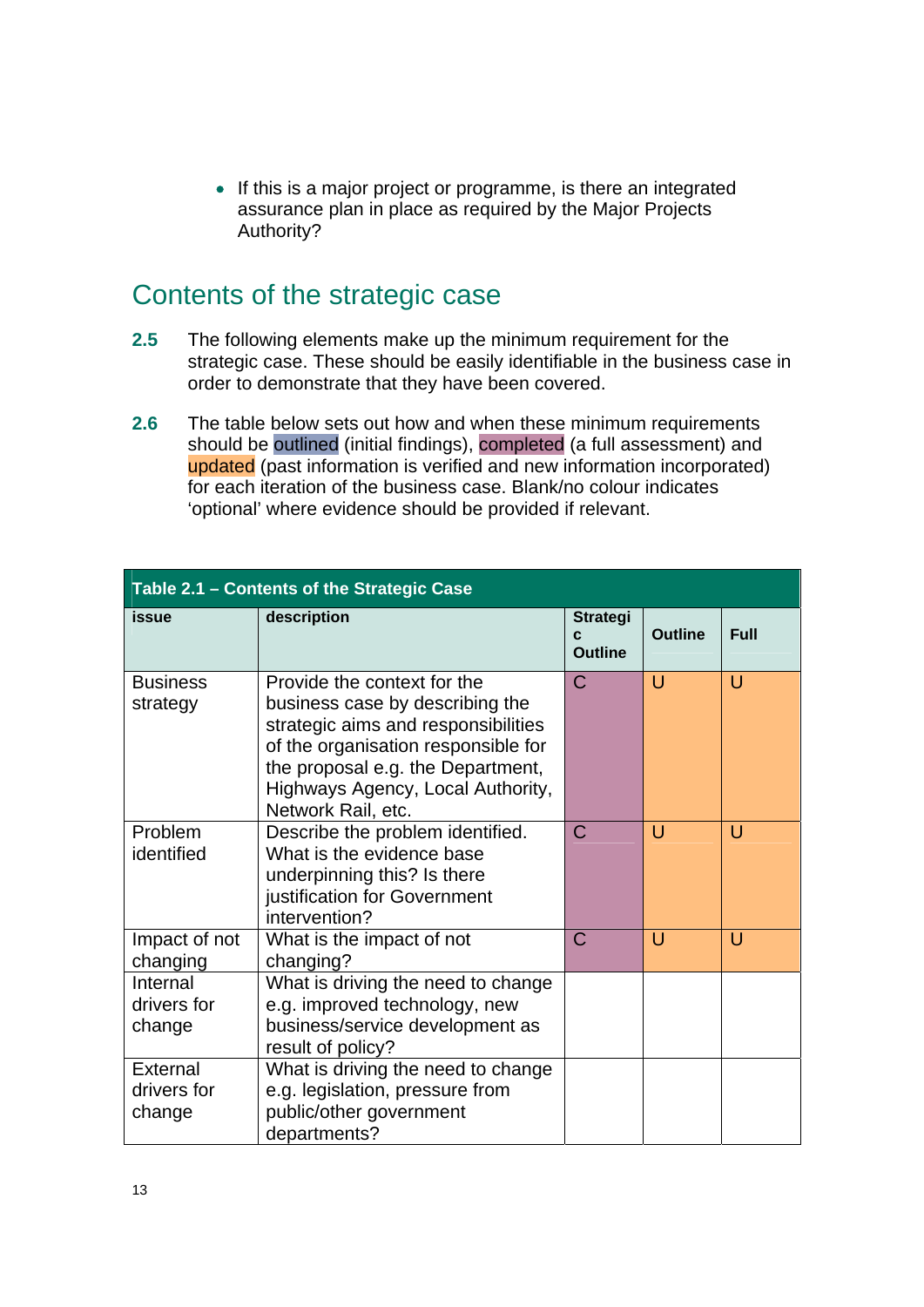| issue               | description                                                            | <b>Strategi</b>     |                |             |
|---------------------|------------------------------------------------------------------------|---------------------|----------------|-------------|
|                     |                                                                        | C<br><b>Outline</b> | <b>Outline</b> | <b>Full</b> |
|                     |                                                                        |                     |                |             |
| <b>Objectives</b>   | Establish specific, measurable,                                        | $\mathsf{C}$        | $\cup$         | U           |
|                     | achievable, realistic and time-                                        |                     |                |             |
|                     | bound objectives that will solve the                                   |                     |                |             |
|                     | problem identified. Ensure that                                        |                     |                |             |
|                     | they align with the organisation's                                     |                     |                |             |
|                     | strategic aims.                                                        |                     |                |             |
| Measures for        | Set out what constitutes successful                                    | $\mathcal{C}$       | $\cup$         | $\cup$      |
| success             | delivery of the objectives.                                            |                     |                |             |
| Scope               | Explain what the project will deliver                                  | $\mathsf{C}$        | U              | U           |
|                     | and also what is out of scope.                                         |                     |                |             |
| Constraints         | High level internal/external                                           | $\overline{O}$      | $\overline{C}$ | U           |
|                     | constraints e.g. technological                                         |                     |                |             |
|                     | environment, is there capability to                                    |                     |                |             |
|                     | deliver in-house, major contracts                                      |                     |                |             |
|                     | with provider, etc.                                                    |                     |                |             |
| Inter-              | Internal/external factors upon                                         | $\overline{O}$      | $\overline{C}$ | $\cup$      |
| dependencies        | which the successful delivery of                                       |                     |                |             |
|                     | project are dependent.                                                 |                     |                |             |
| <b>Stakeholders</b> | Outline the main stakeholder                                           | $\overline{O}$      | $\overline{C}$ | U           |
|                     | groups and their contribution to the                                   |                     |                |             |
|                     | project. Note any potential conflicts<br>between different stakeholder |                     |                |             |
|                     |                                                                        |                     |                |             |
| Options             | groups and their demands.<br>Set out all the options identified        | $\overline{O}$      | $\overline{C}$ | U           |
|                     | (including do nothing) and evaluate                                    |                     |                |             |
|                     | their impact on the proposal's                                         |                     |                |             |
|                     | objectives and wider public policy                                     |                     |                |             |
|                     | objectives. Risks associated with                                      |                     |                |             |
|                     | each option should be identified as                                    |                     |                |             |
|                     | should any risks common to all                                         |                     |                |             |
|                     | options.                                                               |                     |                |             |

**2.7** The degree of detail contained within the business case may vary depending on the level of investment and/or risk proposed to ensure that the appraisal process is proportionate. Similarly, different investment routes or capital projects for different modes may require additional details to be provided and considered as part of the decision making and project development.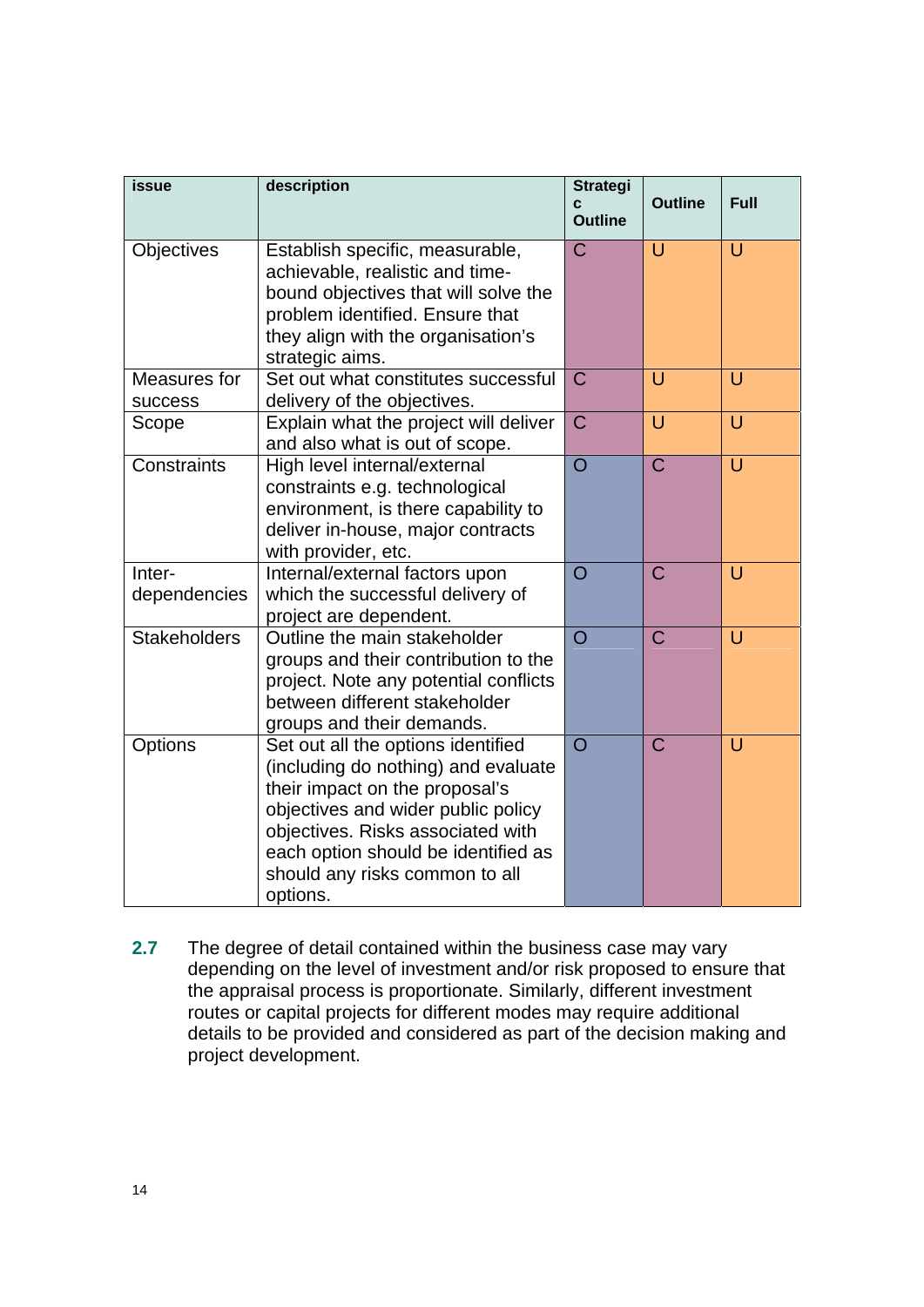- <span id="page-14-0"></span>**2.8** Sources of further guidance can be found on the Department's website [\(www.gov.uk/dft](http://www.gov.uk/dft)):
	- *Treasury's Green Book*
	- *Government Social Research Unit's Magenta Book* guidance notes on policy evaluation and analysis to help 'intelligent customers' and 'intelligent providers' determine what constitutes high quality work in the field on policy evaluation and analysis.
	- WebTAG the Department's website for quidance on the conduct of transport studies.
	- *The Early Assessment & Sifting Tool (EAST)* a decision support tool that has been developed to quickly summarise and present evidence on options in a clear and consistent format.
	- *The Hints and Tips Guide to Logic Mapping* provides in-depth advice on developing logic maps to inform the planning, design and evaluation of transport interventions.
	- *Enabling Behaviour Change* provides guidance on the issues to consider in developing initiatives which seek to enable changes in people's travel behaviour and offers practical tips when considering options for addressing barriers to sustainable behaviours.
	- *Carbon tool for local authorities* The Department's tool to assist local authorities' assessment of the potential effects of transport interventions on carbon emissions in their area.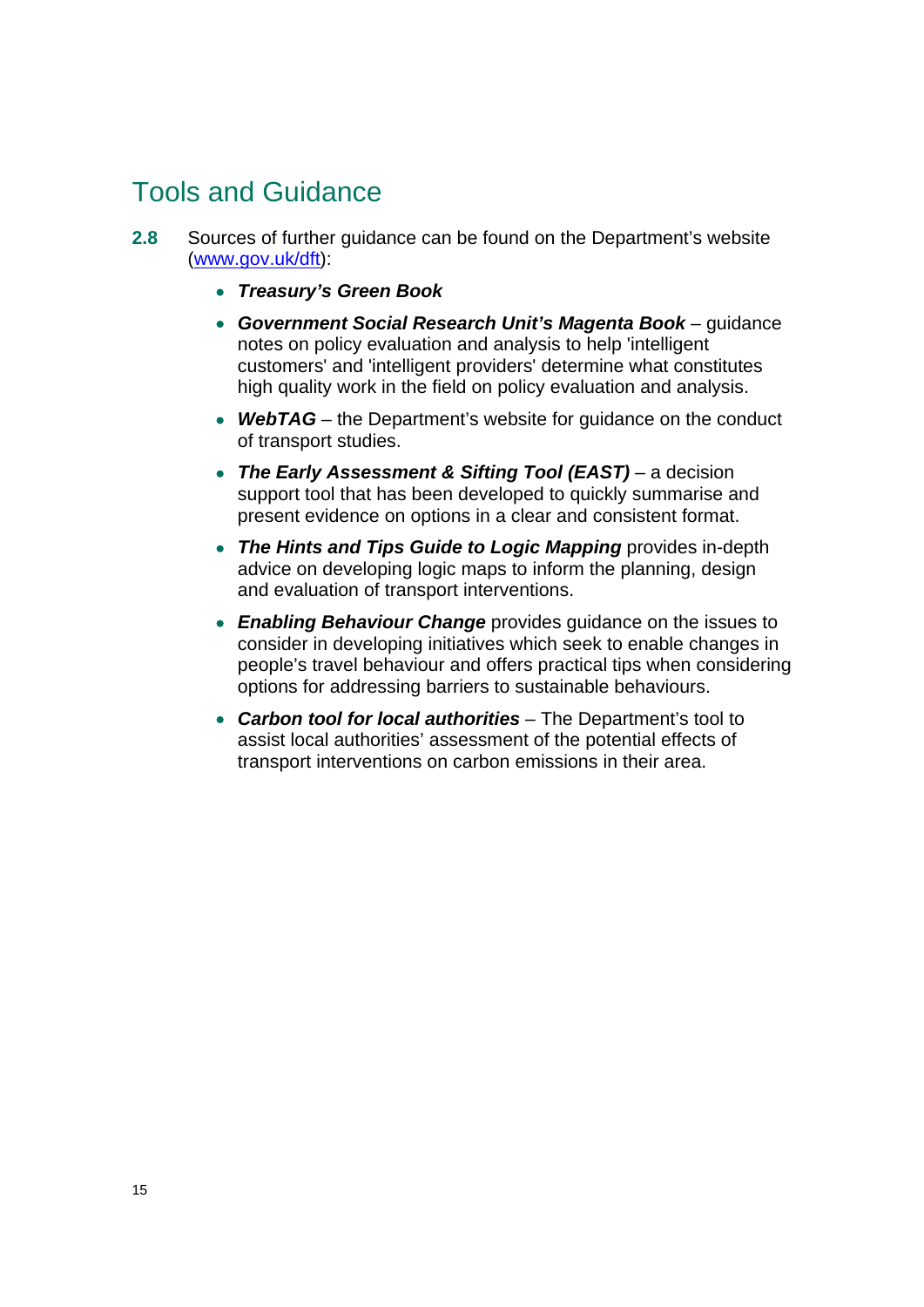# <span id="page-15-0"></span>3. The economic case

- **3.1** The economic case assesses options to identify all their impacts, and the resulting value for money, to fulfil Treasury's requirements for appraisal and demonstrating value for money in the use of taxpayers' money.
- **3.2** In line with Treasury's appraisal requirements, the impacts considered are not limited to those directly impacting on the measured economy, nor to those which can be monetised. The economic, environmental, social and distributional impacts of a proposal are all examined, using qualitative, quantitative and monetised information. In assessing value for money, all of these are consolidated to determine the extent to which a proposal's benefits outweigh its costs.

### <span id="page-15-1"></span>What questions will be asked?

- **3.3** The economic case will contribute towards the overall business case presented for consideration by ministers. Prior to this, more detailed evidence will be scrutinised by the relevant investment committee alongside the wider business case.
- **3.4** The committee will ask what economic, environmental, social and distributional impacts a proposal is expected to have, and whether these have been estimated in line with the Department's appraisal guidance. It will also ask how strong the resulting value for money is expected to be.

#### <span id="page-15-2"></span>Contents of the economic case

- **3.5** The expected economic, environmental, social and distributional impacts of a proposal are established through a transport study, following methods set out in the Department's modelling and appraisal guidance (WebTAG). These are presented in an Appraisal Summary Table, providing a brief and consistent summary of expected qualitative, quantitative and monetised impacts.
- **3.6** To assess value for money, the monetised impacts are summed to establish an initial benefit-cost ratio, which implies an initial value for money band (poor, low, medium, high, or very high). This band is then adjusted to account for impacts where qualitative or quantitative, but not monetised, information is available. This ensures that the value for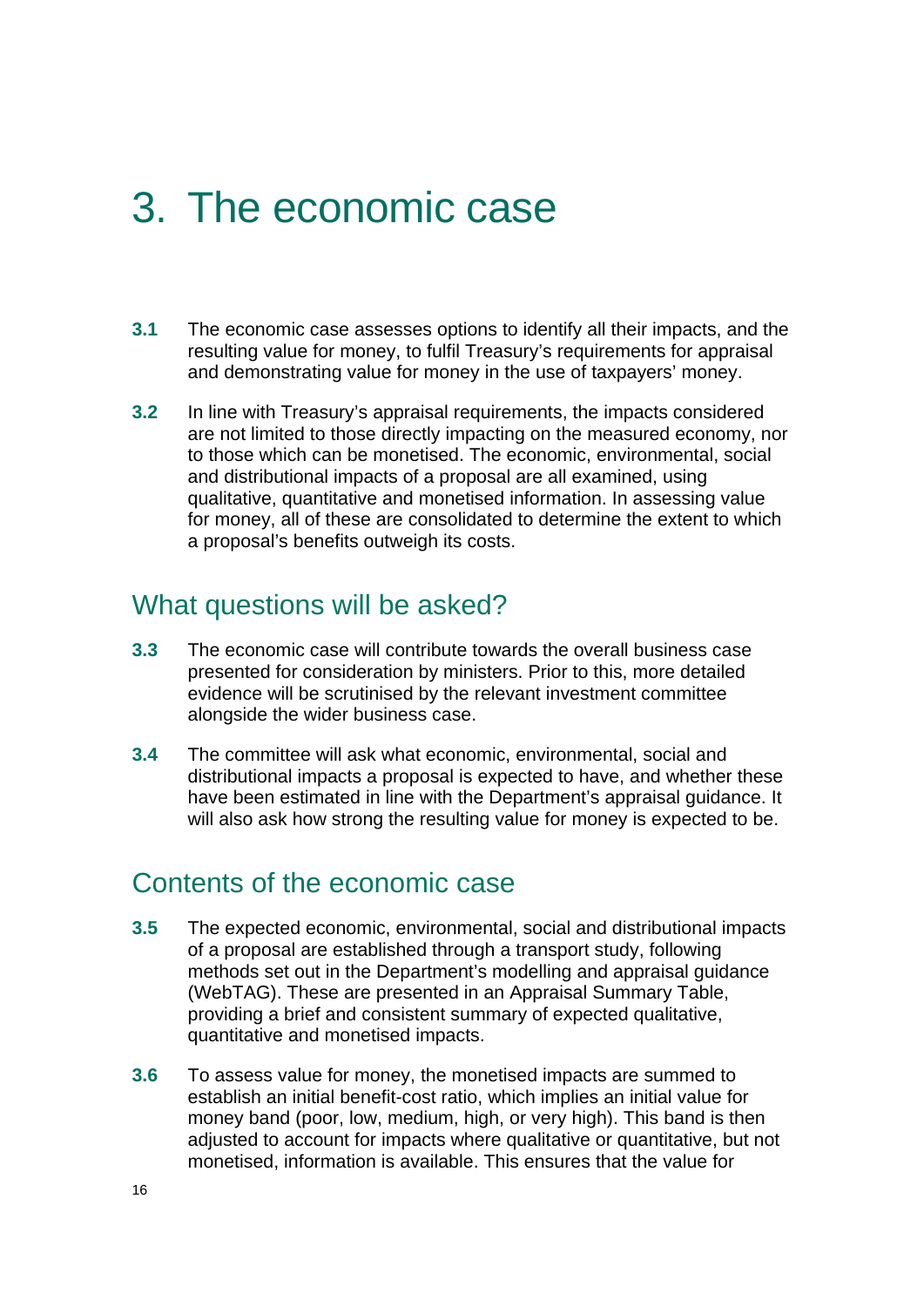money assessment of a proposal considers all its impacts, not just those which are monetised.

- **3.7** The following elements make up the minimum requirement for the economic case. These should be easily identifiable in the business case in order to demonstrate that they have been covered.
- **3.8** Table 3.1 sets out how and when these minimum requirements should be outlined (initial findings), completed (a full assessment) and updated (past information is verified and new information incorporated) for each iteration of the business case. Blank/no colour indicates 'optional' where evidence should be provided if relevant.

| Table 3.1 – Contents of the economic case |                                                                                                                                                                                        |                                    |                |        |  |
|-------------------------------------------|----------------------------------------------------------------------------------------------------------------------------------------------------------------------------------------|------------------------------------|----------------|--------|--|
| issue                                     | description                                                                                                                                                                            | <b>Strategic</b><br><b>Outline</b> | <b>Outline</b> | Full   |  |
| Introduction                              | Outline approach to assessing<br>value for money.                                                                                                                                      | C                                  | $\cup$         | U      |  |
| <b>Options</b><br>appraised               | A list of the options (set out in the<br>strategic case) that have been<br>appraised.                                                                                                  | $\mathsf{C}$                       | U              | U      |  |
| Assumptions                               | WebTAG sets out assumptions<br>that should be used in the<br>conduct of transport studies. List<br>any further assumptions<br>supporting the analysis.                                 | C                                  | U              | $\cup$ |  |
| Sensitivity<br>and Risk<br>Profile        | Set out how changes in different<br>variables affect the Net Present<br>Value/Net Present Cost. The risk<br>profile should show how likely it<br>is that these changes will<br>happen. |                                    | C              | U      |  |
| Appraisal<br>Summary<br>Table             | See WebTAG for detailed<br>guidance on producing the<br>Appraisal Summary Table.                                                                                                       | O                                  | C              | U      |  |
| Value for<br>Money<br><b>Statement</b>    | See Value for Money guidance<br>on producing the VfM statement.                                                                                                                        | O                                  | C              | U      |  |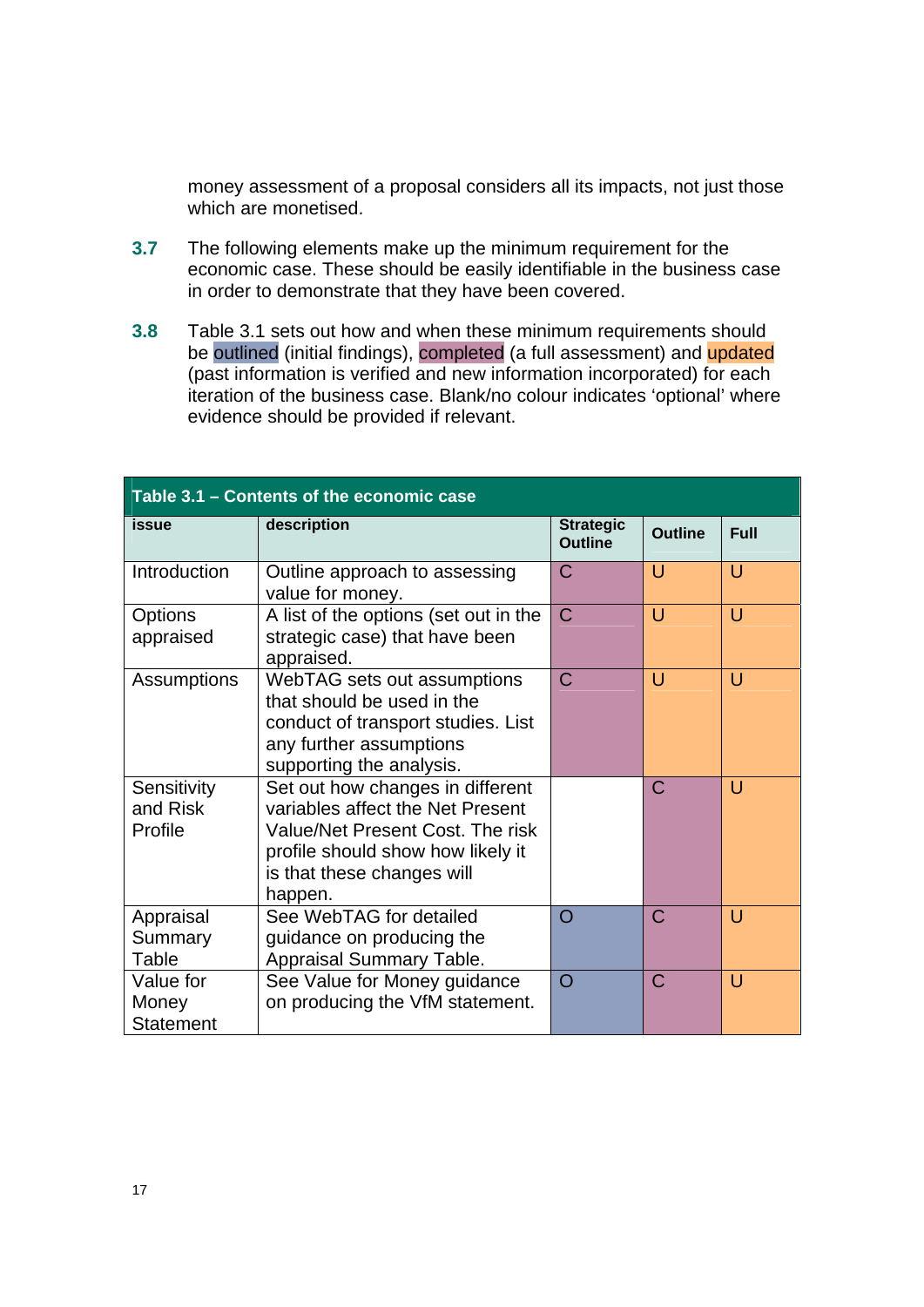- <span id="page-17-0"></span>**3.9** Sources of further guidance can be found on the Department's website [\(www.gov.uk/dft](http://www.gov.uk/dft)):
	- *Treasury's Green Book*
	- WebTAG the Department's website for guidance on the conduct of transport studies (including transport modelling, appraisal and conducting a transport study). WebTAG also provides advice on the approach for different modes.
	- *Value for Money* guidance
	- *Carbon tool for local authorities* The Department's tool to assist local authorities' assessment of the potential effects of transport interventions on carbon emissions in their area.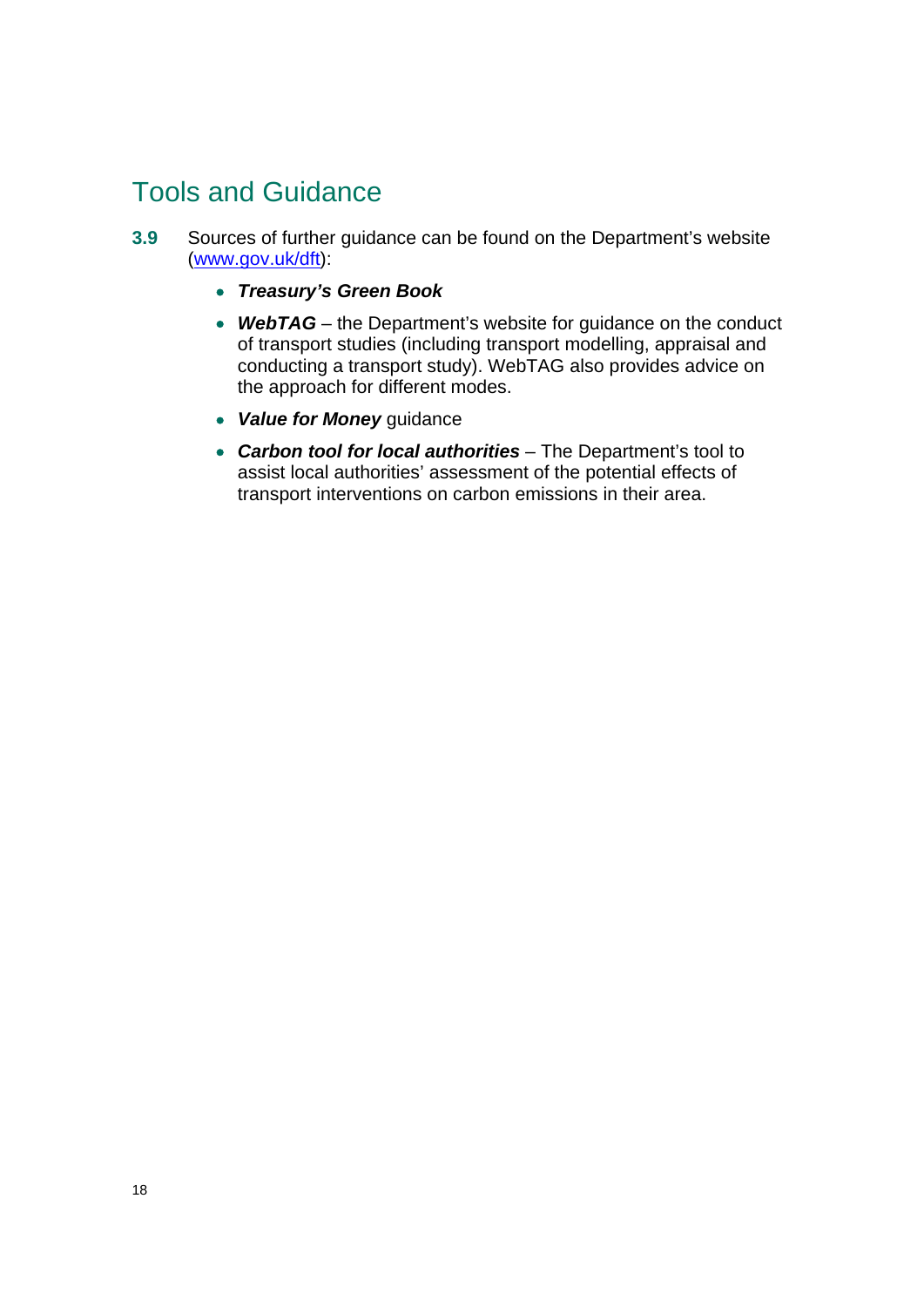# <span id="page-18-0"></span>4. The Financial Case

**4.1** The financial case concentrates on the affordability of the proposal, its funding arrangements and technical accounting issues (value for money is scrutinised in the economic case). It presents the financial profile of the different options and the impact of the proposed deal on the Department's budgets and accounts.

#### <span id="page-18-1"></span>What questions will be asked

- **4.2** The financial case will contribute towards the overall business case presented for consideration by ministers. Prior to this more detailed evidence will be scrutinised by the relevant investment committee alongside the wider business case. The questions likely to be asked by an investment committee include:
	- How much does the project cost each year? Who is paying for it?
	- Are the various types of cost (admin, resource and capital) falling to the Department clearly identified? Do they have budget cover in each of the years in which they fall (i.e. are they affordable)?
	- How reliable and committed are third party funders to the project?
	- If funding for the project involves borrowing (e.g. from the government or wider market), how robust is the arrangement. Are there risks associated with servicing the repayment and interest?
	- What are the key financial risks? Have these been quantified? Is there a robust risk management strategy?
	- Has any sensitivity analysis been undertaken? What are the results?
	- Does the project depend on third party income streams e.g. from fees or tolls? If so, how robust are the estimates/forecasts? Are any risk sharing arrangements contemplated?
	- What are the accounting implications (e.g. is it on/off the public sector balance sheet)?
	- Are there any state aid issues to address e.g. which may constrain or limit public sector support?
	- Is the funding compliant with '*Managing Public Money*' and other central government guidance? Is Treasury approval needed?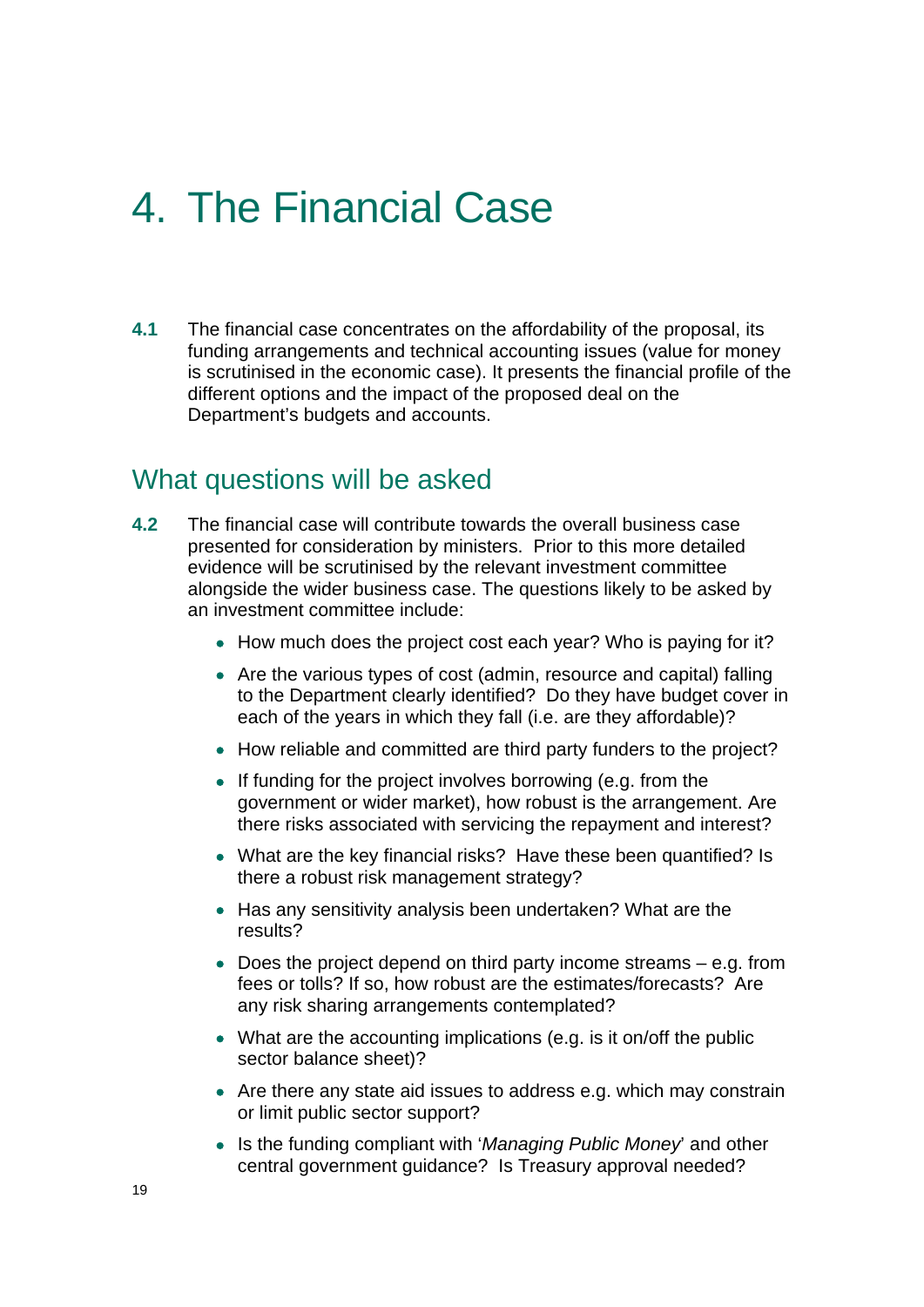## <span id="page-19-0"></span>Business case process

- **4.3** The following elements make up the minimum requirement for the economic case. These should be easily identifiable in the business case in order to demonstrate that they have been covered.
- **4.4** Table 4.1 sets out how and when these minimum requirements should be outlined (initial findings), completed (a full assessment) and updated (past information is verified and new information incorporated) for each iteration of the business case. Blank/no colour indicates 'optional' where evidence should be provided if relevant.

| Table 3.1 - Contents of the Economic Case |                                                                                   |                                    |                |      |  |
|-------------------------------------------|-----------------------------------------------------------------------------------|------------------------------------|----------------|------|--|
| issue                                     | description                                                                       | <b>Strategic</b><br><b>Outline</b> | <b>Outline</b> | Full |  |
| Introduction                              | Outline the approach taken to<br>assess affordability.                            | O                                  | C              | U    |  |
| Costs                                     | Provide details of:<br>the expected whole life<br>costs;                          |                                    | $\mathsf{C}$   | U    |  |
|                                           | when they will occur;                                                             |                                    |                |      |  |
|                                           | breakdown and profile of<br>۰<br>costs by those parties on<br>whom they fall; and |                                    |                |      |  |
|                                           | any risk allowance that may<br>be needed (in the event of<br>things going wrong). |                                    |                |      |  |
| Budgets /                                 | Provide analysis of the                                                           | O                                  | $\mathsf{C}$   | U    |  |
| Funding                                   | budget/funding cover for project.                                                 |                                    |                |      |  |
| cover                                     | Set out if relevant, details of                                                   |                                    |                |      |  |
|                                           | other funding sources (e.g. third                                                 |                                    |                |      |  |
|                                           | party contributions, fees)                                                        |                                    |                |      |  |
|                                           |                                                                                   |                                    |                |      |  |
| Accounting<br>implications                | Describe expected impact on<br>organisation's balance sheet.                      |                                    |                |      |  |

- <span id="page-19-1"></span>**4.5** Sources of further guidance can be found on the Department's website [\(www.gov.uk/dft](http://www.gov.uk/dft)):
	- *Treasury's Green Book*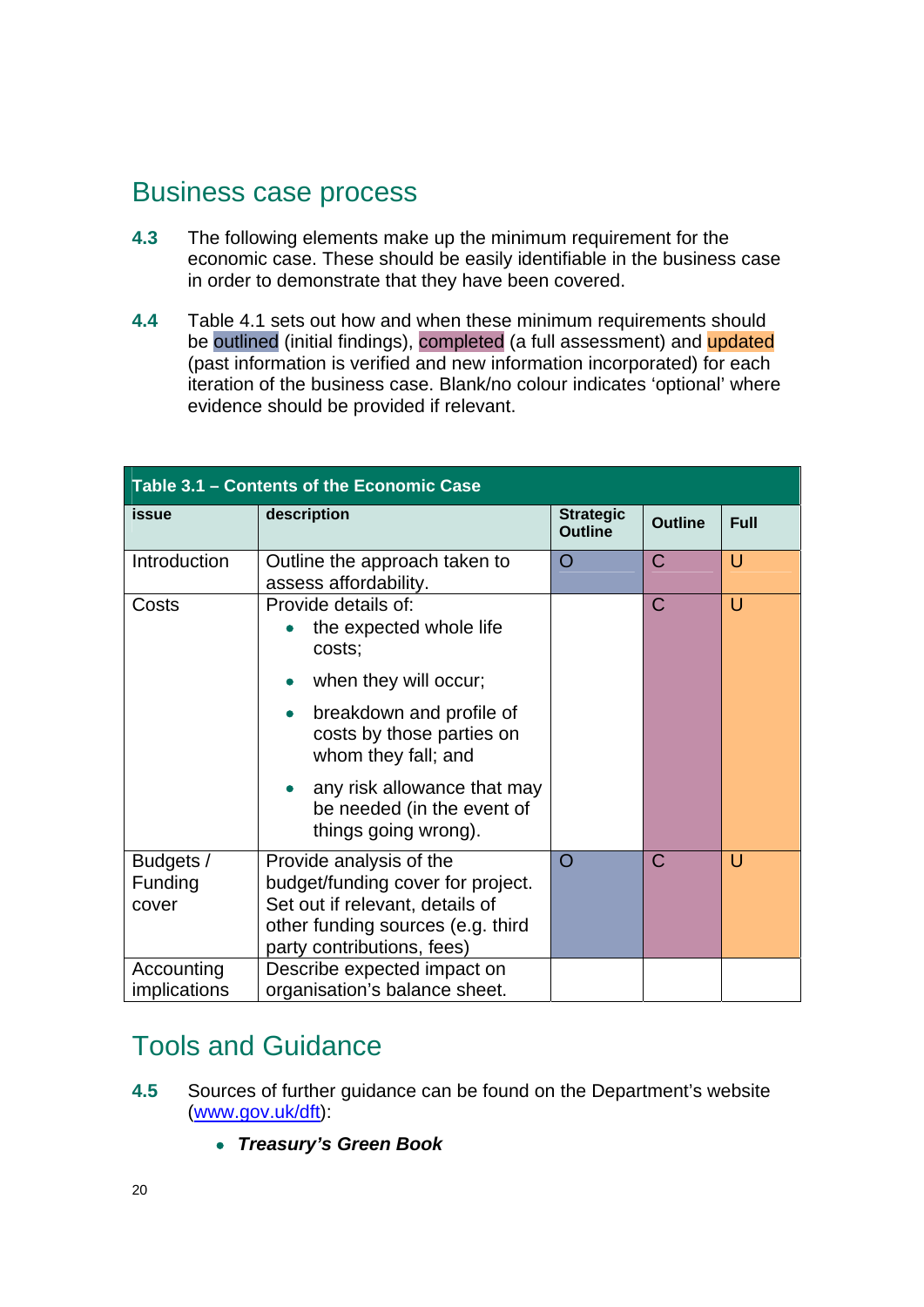*WebTAG* – the Department's website for guidance on the conduct of transport studies.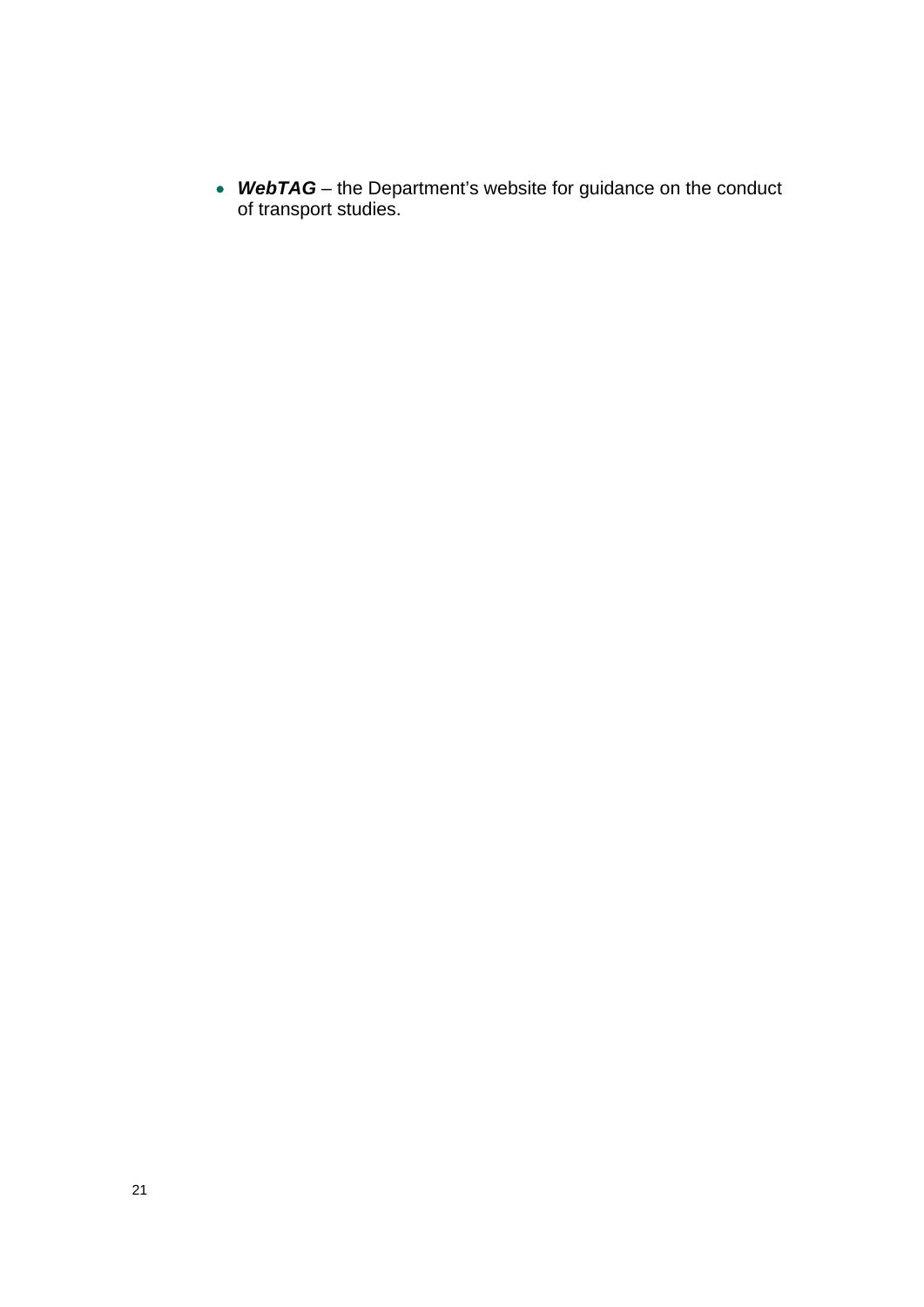# <span id="page-21-0"></span>5. The Commercial case

**5.1** The commercial case provides evidence on the commercial viability of a proposal and the procurement strategy that will be used to engage the market. It should clearly set out the financial implications of the proposed procurement strategy. It presents evidence on risk allocation and transfer, contract timescales and implementation timescale as well as details of the capability and skills of the team delivering the project and any personnel implications arising from the proposal.

### <span id="page-21-1"></span>What questions will be asked

- **5.2** The commercial case will contribute towards the overall business case presented for consideration by ministers. Prior to this more detailed evidence will be scrutinised by the relevant investment committee alongside the wider business case. The questions likely to be asked by an investment committee include:
	- Is there a robust contracting and procurement strategy?
	- Is the risk transfer supported by incentives (positive or negative) that prompt the intended outcomes, e.g. will the contractor lose money if there are any cost overruns?
	- Who is taking marginal risk, including on planning consent, demand, revenue availability and integration risk?
	- How was the proposed procurement approach developed? For major projects, has the Department's Director of Procurement been consulted on the procurement strategy?
	- Is there a developed market for the proposed procurement approach and financing arrangements?
	- How confident are we that appropriate contractual/commercial arrangement can be defined to make the structure and risk transfer work in practice?
	- Is the proposed risk allocation consistent with the cost estimate?
	- How does the mechanism incentivise performance, efficiency and innovation?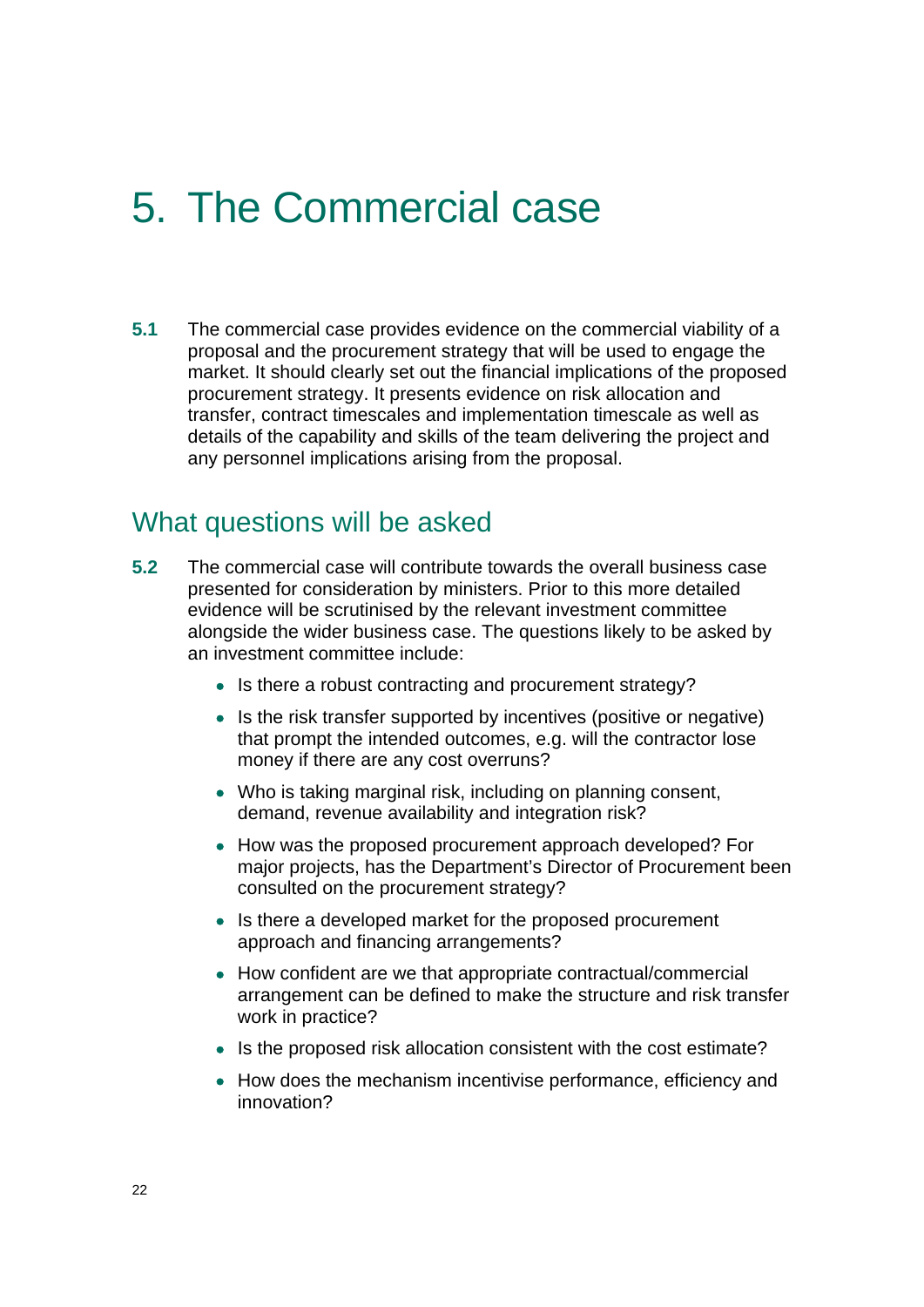### <span id="page-22-0"></span>Contents of the commercial case

- **5.3** The following elements make up the minimum requirement for the commercial case. These should be easily identifiable in the business case in order to demonstrate that they have been covered.
- **5.4** This document provides generic guidance but promoters will need to consult their departmental sponsor for sector specific format and content requirements for the commercial case.
- **5.5** Table 5.1 sets out how and when these minimum requirements should be outlined (initial findings), completed (a full assessment) and updated (past information is verified and new information incorporated) for each iteration of the business case. Blank/no colour indicates 'optional' where evidence should be provided if relevant.

| Table 5.1 - Contents of the Commercial Case |                                                                                                                                                                                                                            |                                    |                |        |  |
|---------------------------------------------|----------------------------------------------------------------------------------------------------------------------------------------------------------------------------------------------------------------------------|------------------------------------|----------------|--------|--|
| issue                                       | description                                                                                                                                                                                                                | <b>Strategic</b><br><b>Outline</b> | <b>Outline</b> | Full   |  |
| Introduction                                | Outline the approach taken to<br>assess commercial viability.                                                                                                                                                              | C                                  | U              | $\cup$ |  |
| Output based<br>specification               | Summarise the requirement in<br>terms of outcomes and outputs,<br>supplemented by full<br>specification as annex.                                                                                                          | O                                  | $\mathsf{C}$   | $\cup$ |  |
| Procurement<br>strategy                     | Detail procurement/purchasing<br>options including how they will<br>secure the economic, social and<br>environmental factors outlined in<br>the economic case                                                              | $\Omega$                           | C              | $\cup$ |  |
| Sourcing<br>options                         | Explain the options for sources of<br>provision of services to meet the<br>business need e.g. partnerships,<br>framework, existing supplier<br>arrangements, with rationale for<br>selecting preferred sourcing<br>option. |                                    | O              | C      |  |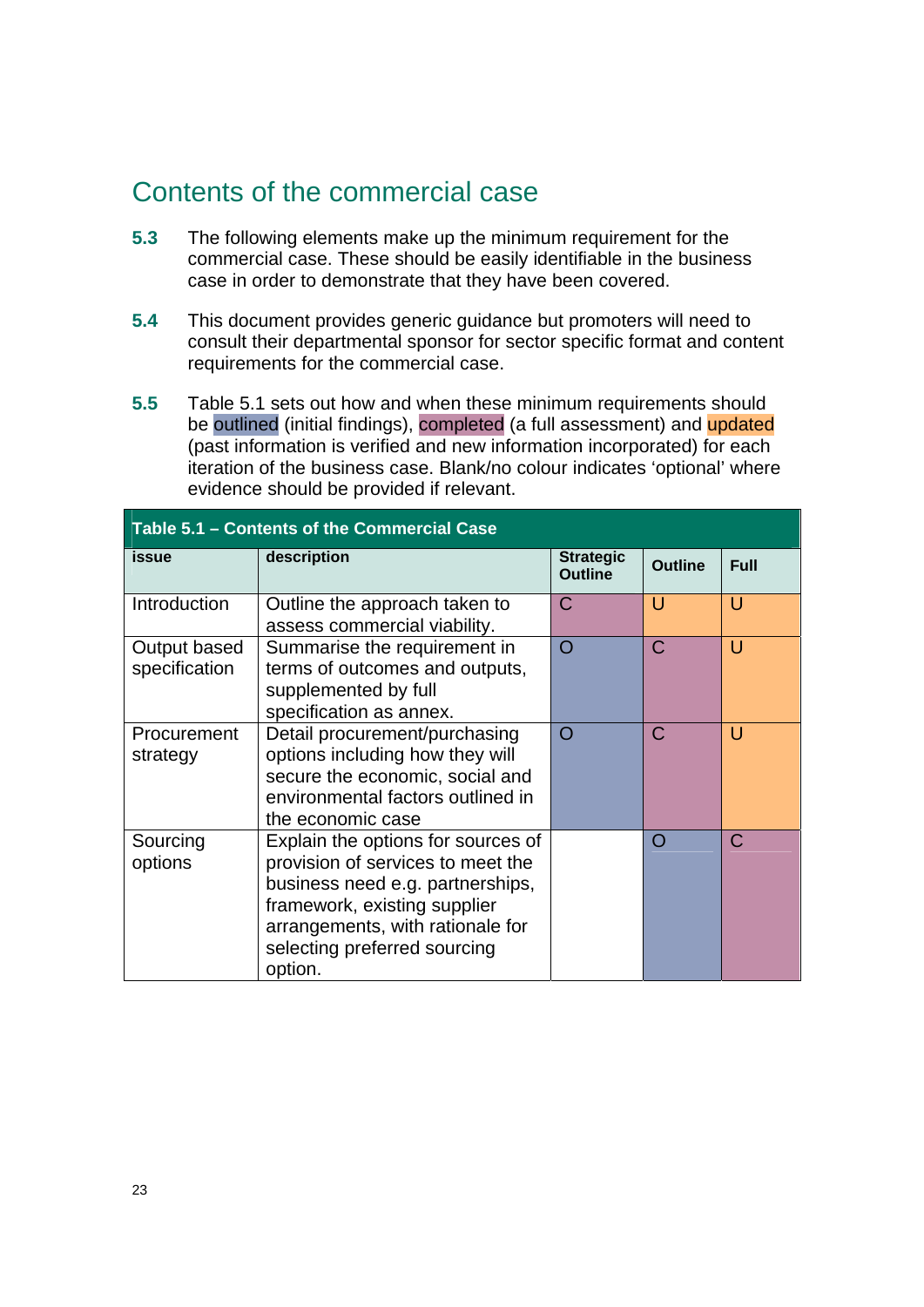| issue                                              | description                                                                                                                                                                                                                                                                                                                                              | <b>Strategic</b><br><b>Outline</b> | <b>Outline</b> | <b>Full</b>  |
|----------------------------------------------------|----------------------------------------------------------------------------------------------------------------------------------------------------------------------------------------------------------------------------------------------------------------------------------------------------------------------------------------------------------|------------------------------------|----------------|--------------|
| Payment<br>mechanisms                              | Set out the proposed payment<br>mechanisms that will be<br>negotiated with the providers e.g.<br>linked to performance and<br>availability, providing incentives<br>for alternative revenue streams.<br>(See the Office for Government<br>Commerce's Achieving<br>Excellence briefing for advice on<br>payment mechanisms for<br>construction projects.) |                                    | $\overline{O}$ | $\mathsf{C}$ |
| Pricing<br>framework<br>and charging<br>mechanisms | To include incentives, deductions<br>and performance targets.                                                                                                                                                                                                                                                                                            |                                    | O              | C            |
| <b>Risk</b><br>allocation and<br>transfer          | Present an assessment of how<br>the types of risk might be<br>apportioned or shared, with risks<br>allocated to the party best placed<br>to manage them subject to<br>achieving value for money.                                                                                                                                                         |                                    | O              | C            |
| Contract<br>length                                 | Set out scenarios for contract<br>length (with rationale) and<br>proposed key contractual<br>clauses.                                                                                                                                                                                                                                                    |                                    | O              | $\mathsf{C}$ |
| Human<br>resource<br>issues                        | Personnel/people<br>management/trade union<br>implications, where applicable,<br>including TUPE regulations.                                                                                                                                                                                                                                             |                                    |                |              |
| Contract<br>management                             | Provide a high level view of<br>implementation timescales.<br>Detail additional support for in<br>service management during roll-<br>out / closure. Set out<br>arrangements for managing<br>contract through project / service<br>delivery.                                                                                                              |                                    | O              | $\mathsf C$  |

- <span id="page-23-0"></span>**5.6** Sources of further guidance can be found on the Department's website [\(www.gov.uk/dft](http://www.gov.uk/dft)):
	- *Treasury's Green Book*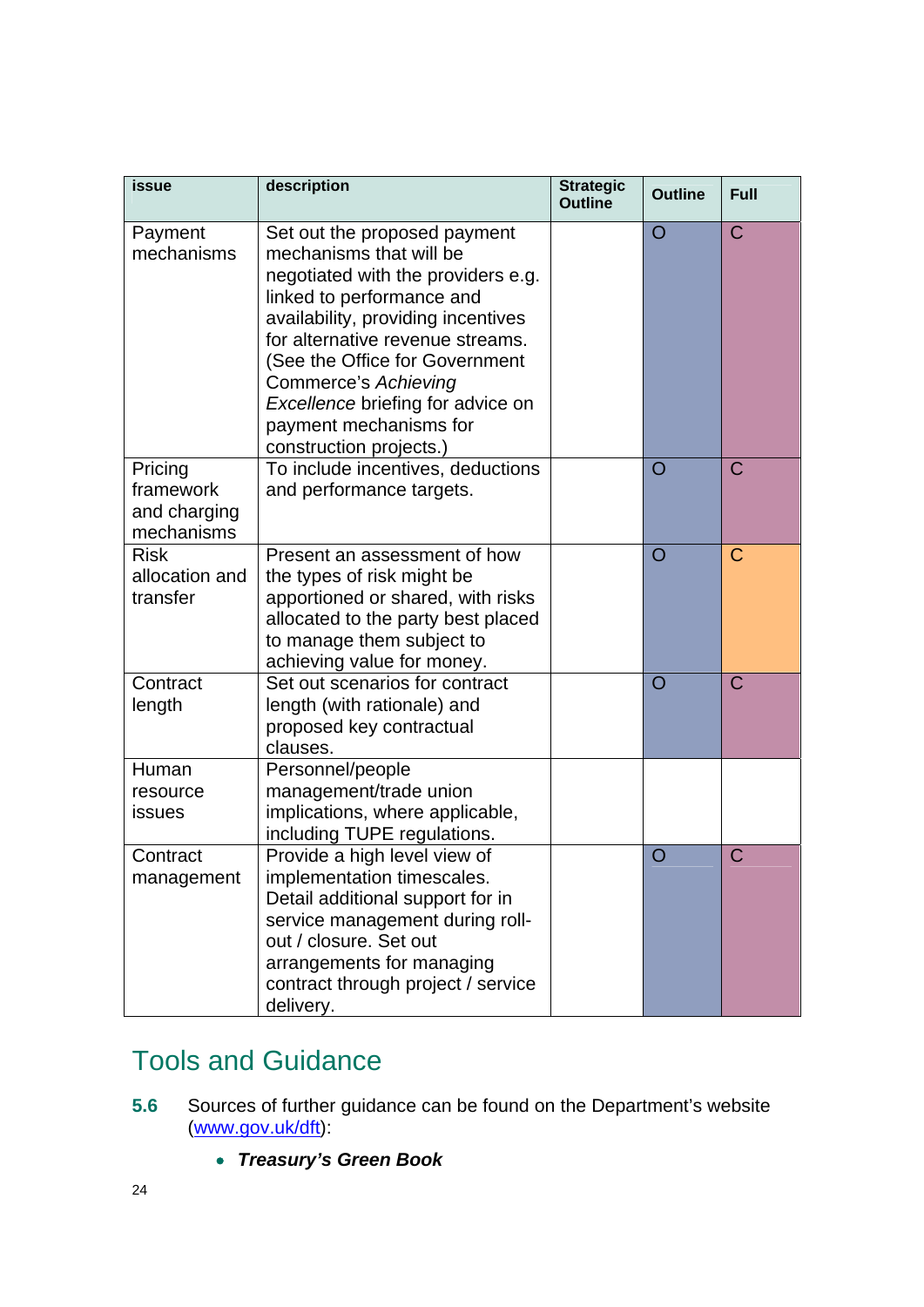- *WebTAG* the Department's website for guidance on the conduct of transport studies.
- *Office for Government Commerce's Achieving Excellence in Construction* - advice on payment mechanisms for construction projects.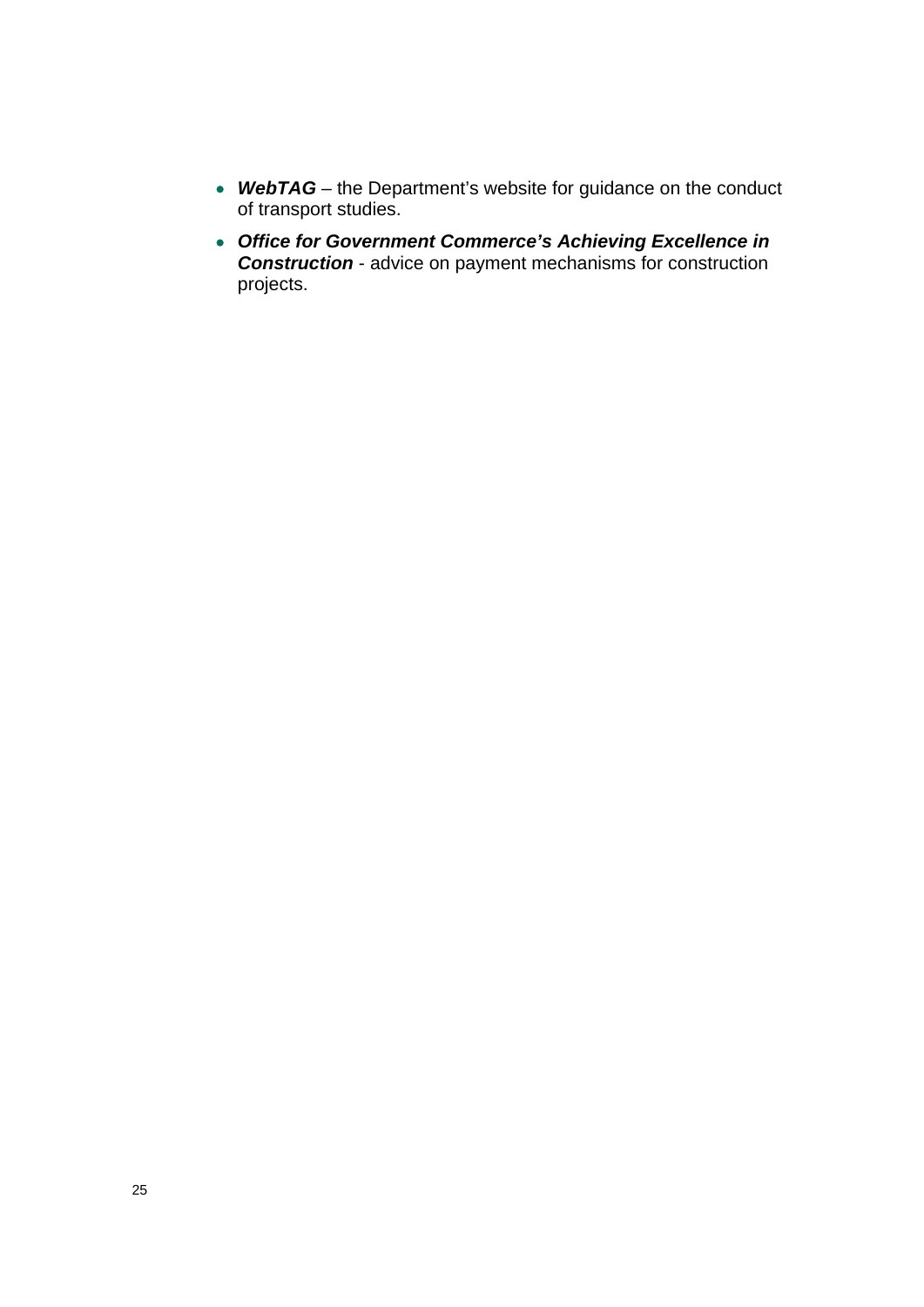# <span id="page-25-0"></span>6. The Management Case

- **6.1** The management case assesses whether a proposal is deliverable. It tests the project planning, governance structure, risk management, communications and stakeholder management, benefits realisation and assurance (e.g. a Gateway Review)
- **6.2** There should be a clear and agreed understanding of what needs to be done, why, when and how, with measures in place to identify and manage any risks. The management case sets out a plan to ensure that the benefits set out in the economic case are realised and will include measures to assess and evaluate this. All projects and programmes are expected to have a risk management plan, proportionate to their scale.

### <span id="page-25-1"></span>What questions will be asked?

- **6.3** The management case will contribute towards the overall business case presented for consideration by ministers. Prior to this more detailed evidence will be scrutinised by an investment committee alongside the wider business case. The committee will examine the feasibility and practicality of delivering the project and will require demonstration that an appropriate project management regime is in place for the project. The questions likely to be asked by an investment committee include:
	- Who is the client/sponsor?
	- What are the key go/no go decision points? Is it clear what would happen at each stage after a go/no go decision?
	- Who is in charge? Is there a project board or similar? Are they following best practice (e.g. by being able to answer these questions satisfactorily)? And are they properly skilled?
	- What is the allocation of roles and responsibilities between the Department and delivery partners? Who has the final say on committing fund/accepting risk?
	- What is the composition of the project board (e.g. is it people who take decisions, or are they people who simply represent interests)? Do they have the relevant skills and experience?
	- What are the metrics: milestones, targets, desired outcomes and wider impacts? Is there a programme for measuring/evaluating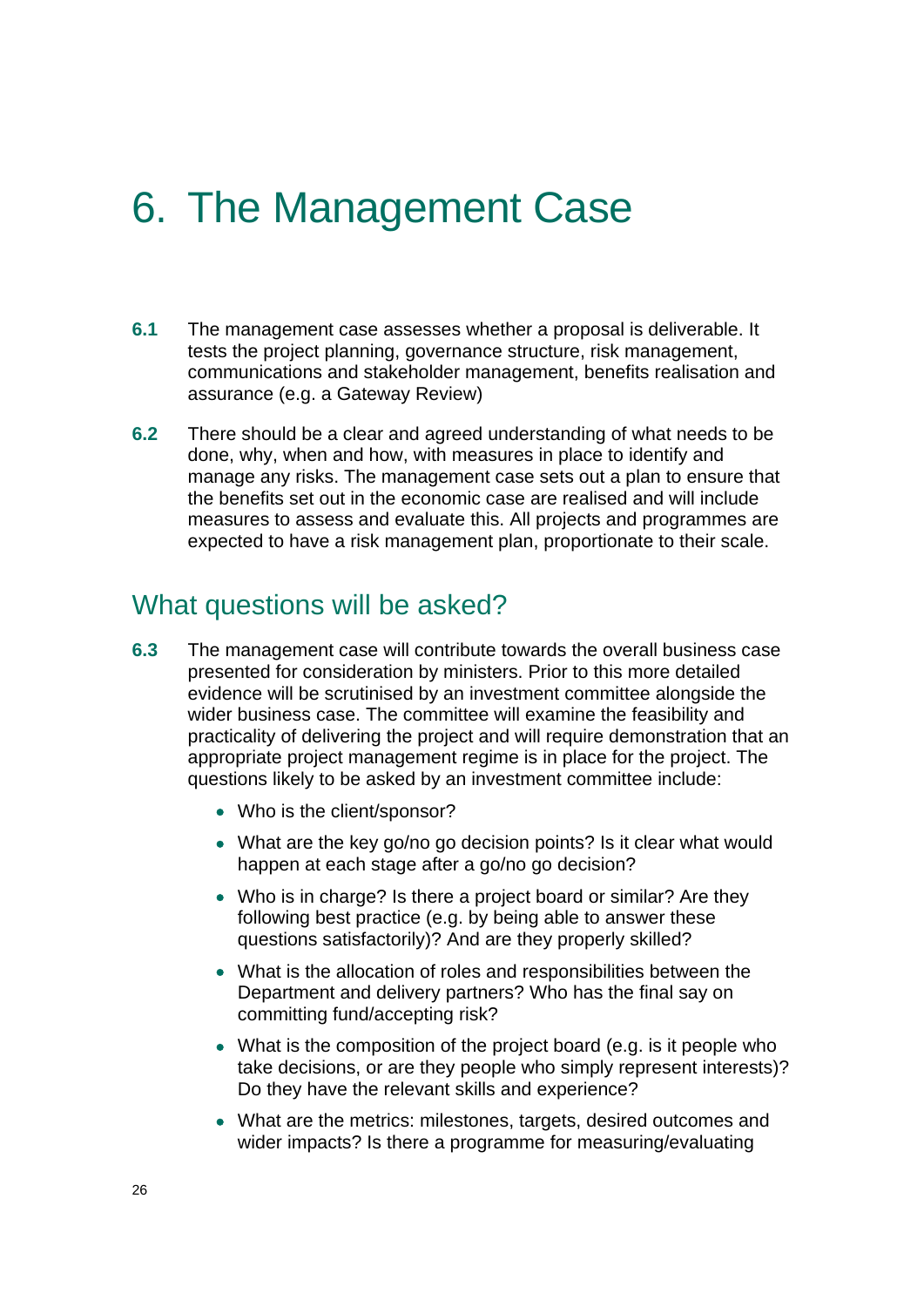them? Is there a clear logic model for how the outcomes will be achieved?

- What is the proposed reporting and approval process?
- How are stakeholders involved? Are they being managed?
- Where they employ a programme manager externally, do they have the skills and capacity to manage the programme manager?
- Who is advising the client? Are they credible in the context of the project? What is their track record in the field?
- What risks are left with the client (and the Department where different), what are the cost implications and how will they be managed? What would be the impact on the Department if the risk materialised?
- Who has assessed risk? Are they an expert in the field? Do we need/have an independent view?
- Does the project have independent assurance in place?
- Is this project in the Government's Major Projects Portfolio? (The Major Projects Portfolio covers central Government projects that require Treasury financial approvals.) If not, should it be?

### <span id="page-26-0"></span>Contents of the management case

- **6.4** The following elements make up the minimum requirement for the management case. These should be easily identifiable in the business case in order to demonstrate that they have been covered.
- **6.5** Table 5.1 sets out how and when these minimum requirements should be outlined (initial findings), completed (a full assessment) and updated (past information is verified and new information incorporated) for each iteration of the business case. Blank/no colour indicates 'optional' where evidence should be provided if relevant.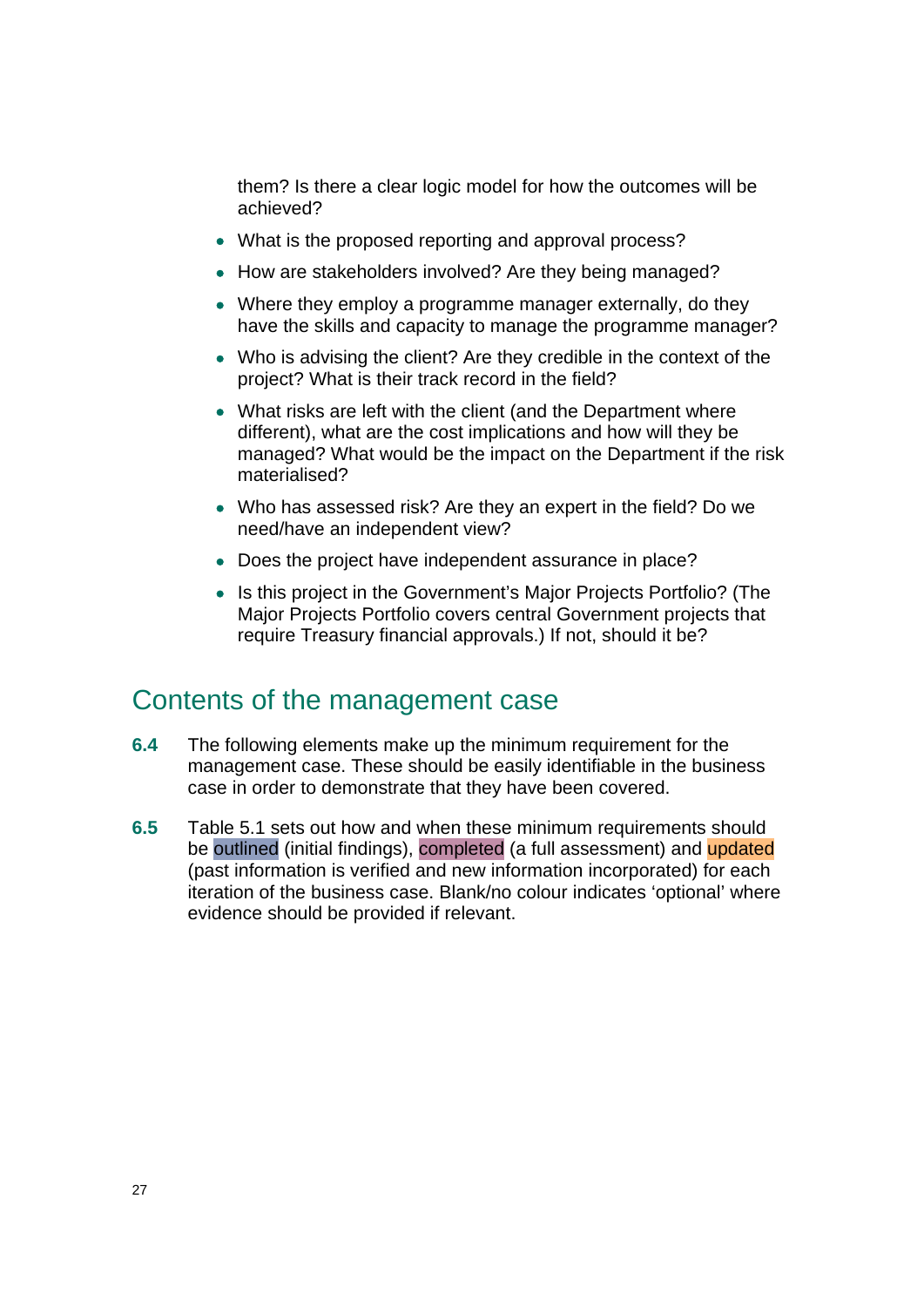| Table 5.1 - Contents of the Commercial Case           |                                                                                                                                                                                                                                                                                                                                          |                                    |                |             |  |
|-------------------------------------------------------|------------------------------------------------------------------------------------------------------------------------------------------------------------------------------------------------------------------------------------------------------------------------------------------------------------------------------------------|------------------------------------|----------------|-------------|--|
| <b>issue</b>                                          | description                                                                                                                                                                                                                                                                                                                              | <b>Strategic</b><br><b>Outline</b> | <b>Outline</b> | <b>Full</b> |  |
| Introduction                                          | Outline the approach taken to<br>assess if the proposal is<br>deliverable.                                                                                                                                                                                                                                                               | $\mathsf{C}$                       | U              | $\cup$      |  |
| Evidence of<br>similar projects                       | If possible, provide evidence of<br>similar projects that have been<br>successful, to support the<br>recommended project<br>approach. If no similar projects<br>are available for comparison,<br>outline the basis of<br>assumptions for delivery of this<br>project e.g. comparison with<br>industry averages for this kind<br>of work. | $\mathsf{C}$                       | U              | U           |  |
| Programme /<br>project<br>dependencies                | Set out deliverables and<br>decisions that are<br>provided/received from other<br>projects.                                                                                                                                                                                                                                              | O                                  | C              | U           |  |
| Governance,<br>organisational<br>structure &<br>roles | Describe key roles, lines of<br>accountability and how they are<br>resourced.                                                                                                                                                                                                                                                            | $\mathcal C$                       | $\cup$         | $\cup$      |  |
| Programme /<br>project plan                           | Plan with key milestones and<br>progress, including critical path.                                                                                                                                                                                                                                                                       | $\overline{O}$                     | $\overline{C}$ | U           |  |
| Assurance &<br>approvals plan                         | Plan with key assurance and<br>approval milestones.                                                                                                                                                                                                                                                                                      | $\mathsf{C}$                       | U              | $\cup$      |  |
| Communication<br>s and<br>stakeholder<br>management   | Develop communications<br>strategy for the project.                                                                                                                                                                                                                                                                                      | $\overline{O}$                     | C              | U           |  |
| Programme /<br>project<br>reporting                   | Describe reporting<br>arrangements.                                                                                                                                                                                                                                                                                                      | Ő                                  | C              | U           |  |
| Implementation<br>of work<br>streams                  | Summary of key work streams<br>for executing the work.                                                                                                                                                                                                                                                                                   |                                    |                |             |  |
| Key issues for<br>implementation                      | Issues likely to affect delivery<br>and implementation.                                                                                                                                                                                                                                                                                  |                                    |                | C           |  |